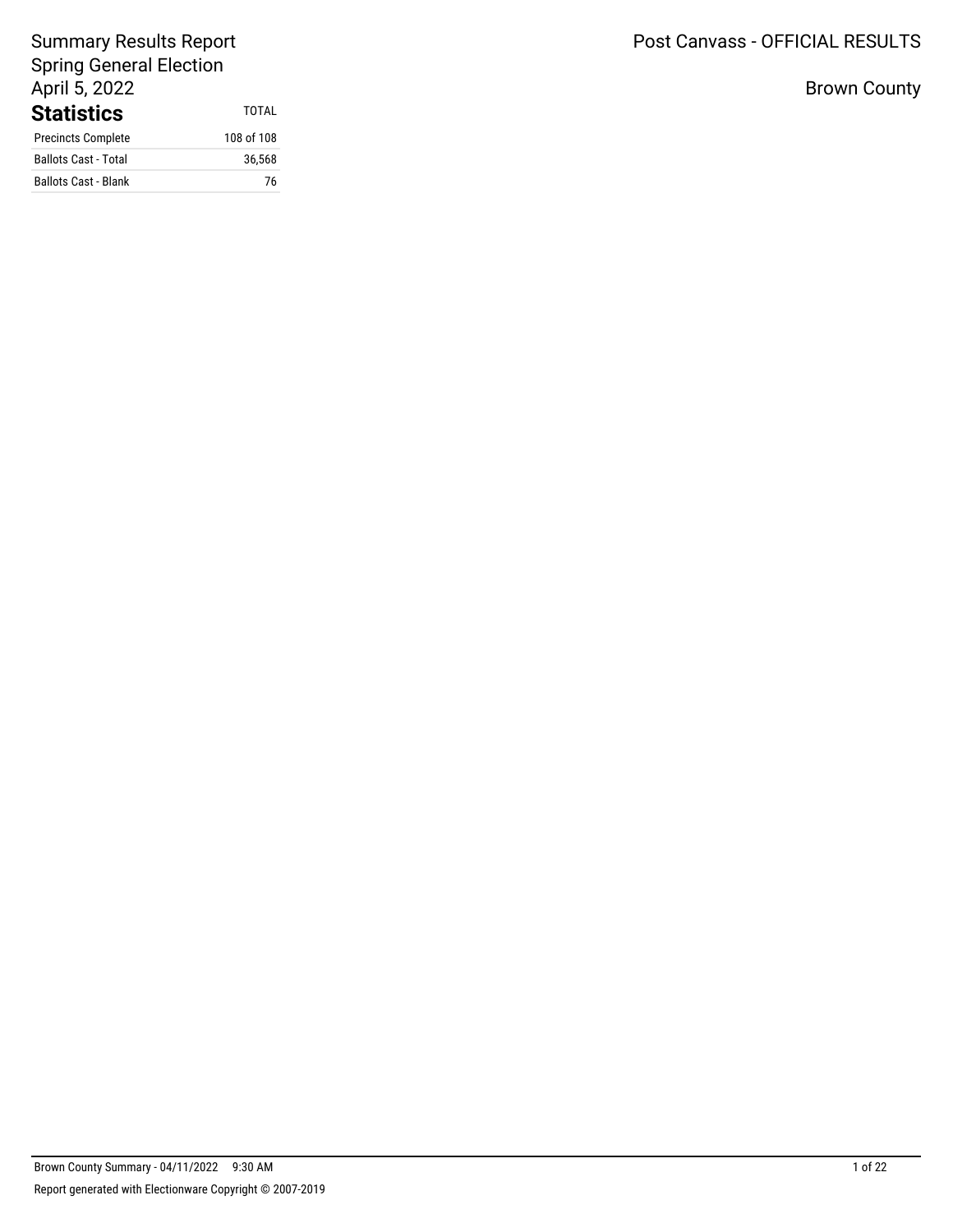# Brown County

### **Court of Appeals Judge, District 3**  $\vee$

| nтe | ⊦∩r |  |
|-----|-----|--|
|     |     |  |

| Thomas M. Hruz             | TOTAI<br>27,361 | VOTF %<br>98.87% |
|----------------------------|-----------------|------------------|
| Write-In Totals            | 313             | 1.13%            |
| <b>Total Votes Cast</b>    | 27,674          | 100.00%          |
| Overvotes                  | 8               |                  |
| Undervotes                 | 8,886           |                  |
| <b>Contest Totals</b>      | 36,568          |                  |
| <b>Precincts Reporting</b> | 108 of<br>108   |                  |

## **County Supervisor, District 1** Vote For 1

| Ronald Antonneau           | TOTAI<br>968 | VOTF %<br>64.02% |
|----------------------------|--------------|------------------|
| <b>Tristan Kendrick</b>    | 540          | 35.71%           |
| Write-In Totals            | 4            | 0.26%            |
| <b>Total Votes Cast</b>    | 1,512        | 100.00%          |
| Overvotes                  | 0            |                  |
| Undervotes                 | 134          |                  |
| <b>Contest Totals</b>      | 1,646        |                  |
| <b>Precincts Reporting</b> | 6 of 6       |                  |

## **County Supervisor, District 2**

| Vote For 1 |  |
|------------|--|

|                            | TOTAL  | VOTE %  |
|----------------------------|--------|---------|
| Rachel Maes                | 744    | 38.61%  |
| Thomas J De Wane           | 1,179  | 61.18%  |
| Write-In Totals            | 4      | 0.21%   |
| <b>Total Votes Cast</b>    | 1,927  | 100.00% |
| Overvotes                  | 1      |         |
| Undervotes                 | 53     |         |
| <b>Contest Totals</b>      | 1,981  |         |
| <b>Precincts Reporting</b> | 4 of 4 |         |

## **County Supervisor, District 3**

| TOTAL  | VOTE %  |
|--------|---------|
| 607    | 53.06%  |
| 533    | 46.59%  |
| 4      | 0.35%   |
| 1,144  | 100.00% |
| 0      |         |
| 8      |         |
| 1,152  |         |
| 4 of 4 |         |
|        |         |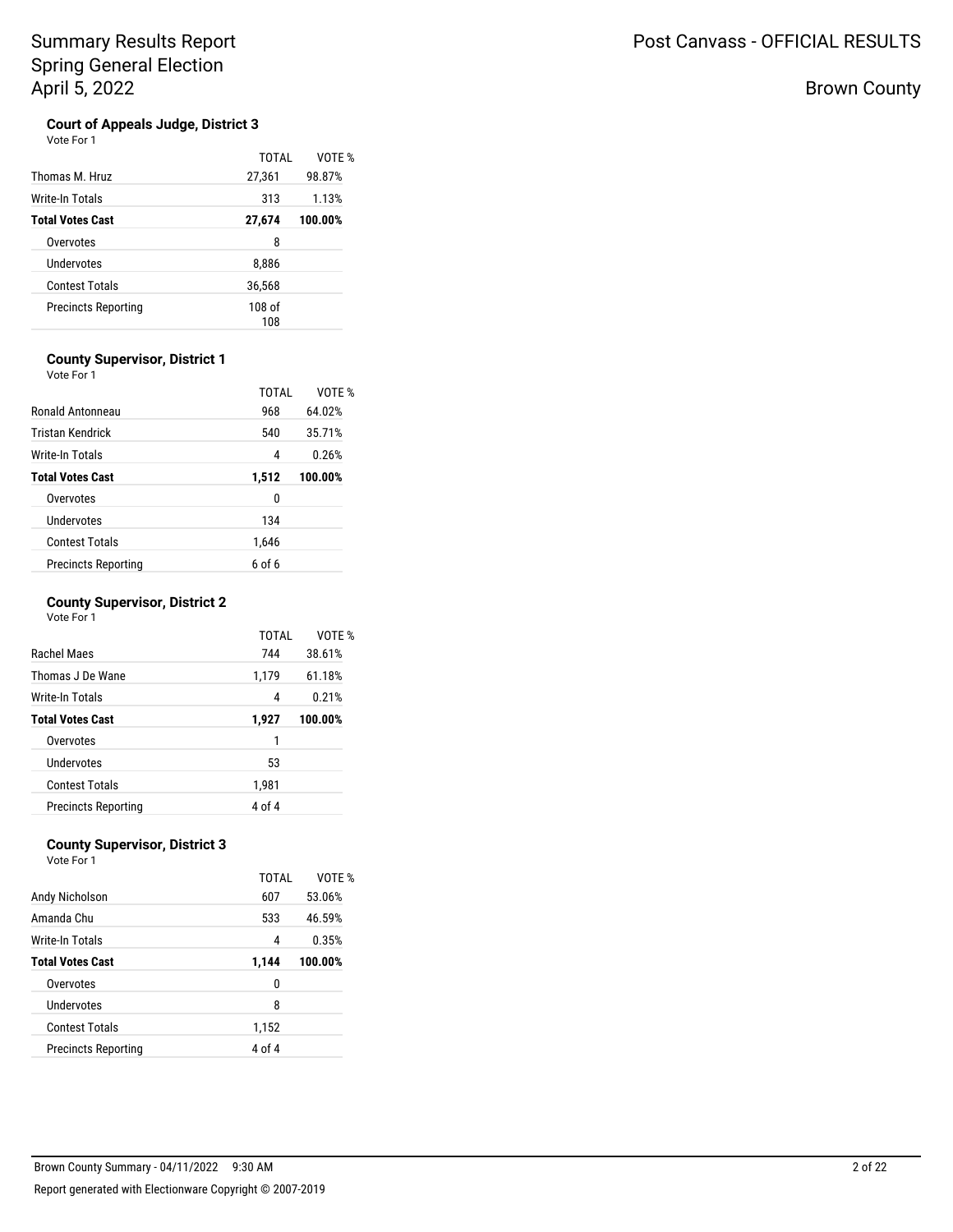Vote For 1

| Emily Jacobson             | TOTAI<br>634 | VOTF %<br>65.09% |
|----------------------------|--------------|------------------|
| Noah S. Reif               | 331          | 33.98%           |
| <b>Write-In Totals</b>     | g            | 0.92%            |
| <b>Total Votes Cast</b>    | 974          | 100.00%          |
| Overvotes                  | 0            |                  |
| Undervotes                 | 30           |                  |
| <b>Contest Totals</b>      | 1,004        |                  |
| <b>Precincts Reporting</b> | 4 of 4       |                  |

## **County Supervisor, District 5**

Vote For 1

|                            | TOTAL  | VOTE %  |
|----------------------------|--------|---------|
| Liv Miller                 | 327    | 39.26%  |
| Daniel Theno               | 500    | 60.02%  |
| Write-In Totals            | 6      | 0.72%   |
| <b>Total Votes Cast</b>    | 833    | 100.00% |
| Overvotes                  | 0      |         |
| Undervotes                 | 34     |         |
| <b>Contest Totals</b>      | 867    |         |
| <b>Precincts Reporting</b> | 4 of 4 |         |

## **County Supervisor, District 6**

Vote For 1

|                            | <b>TOTAL</b> | VOTE %  |
|----------------------------|--------------|---------|
| Kathy Lefebvre             | 325          | 51.02%  |
| Steve Campbell             | 312          | 48.98%  |
| Write-In Totals            | 0            | 0.00%   |
| <b>Total Votes Cast</b>    | 637          | 100.00% |
| Overvotes                  | 0            |         |
| Undervotes                 | 8            |         |
| <b>Contest Totals</b>      | 645          |         |
| <b>Precincts Reporting</b> | 4 of 4       |         |

### **County Supervisor, District 7** Vote For 1

|                            | TOTAL  | VOTE %  |
|----------------------------|--------|---------|
| Leanne Cramer              | 363    | 37.15%  |
| Tom Friberg                | 610    | 62.44%  |
| Write-In Totals            | 4      | 0.41%   |
| <b>Total Votes Cast</b>    | 977    | 100.00% |
| Overvotes                  | 0      |         |
| Undervotes                 | 42     |         |
| <b>Contest Totals</b>      | 1,019  |         |
| <b>Precincts Reporting</b> | 4 of 4 |         |

Brown County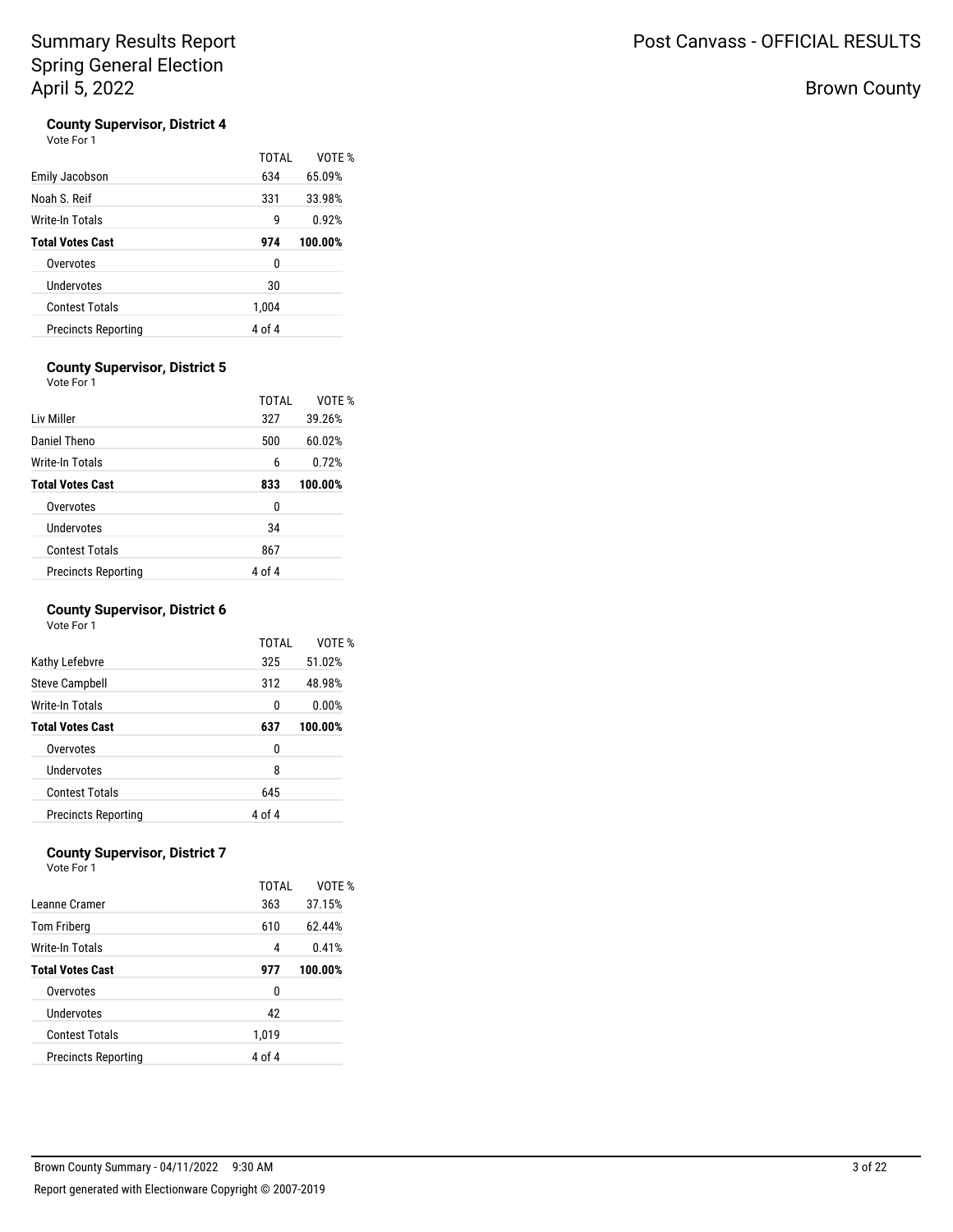Vote For 1

| Megan Borchardt            | TOTAI<br>716 | VOTF %<br>75.13% |
|----------------------------|--------------|------------------|
| Kimber Rollin              | 231          | 24.24%           |
| Write-In Totals            | 6            | 0.63%            |
| <b>Total Votes Cast</b>    | 953          | 100.00%          |
| Overvotes                  | 0            |                  |
| Undervotes                 | 62           |                  |
| <b>Contest Totals</b>      | 1,015        |                  |
| <b>Precincts Reporting</b> | $5$ of $5$   |                  |

## **County Supervisor, District 9**

| Vote For 1                 |        |         |
|----------------------------|--------|---------|
|                            | TOTAI  | VOTF %  |
| Patrick M. Fvans           | 704    | 97.24%  |
| Write-In Totals            | 20     | 2.76%   |
| <b>Total Votes Cast</b>    | 724    | 100.00% |
| Overvotes                  | 1      |         |
| Undervotes                 | 169    |         |
| <b>Contest Totals</b>      | 894    |         |
| <b>Precincts Reporting</b> | 5 of 5 |         |

## **County Supervisor, District 10**

Vote For 1

| TOTAI  | VOTF %  |
|--------|---------|
| 1,118  | 96.13%  |
| 45     | 3.87%   |
| 1,163  | 100.00% |
| 0      |         |
| 326    |         |
| 1,489  |         |
| 4 of 4 |         |
|        |         |

### **County Supervisor, District 11** Vote For 1

| <b>Patrick Buckley</b>     | TOTAI<br>1,157 | VOTF %<br>97.47% |
|----------------------------|----------------|------------------|
| <b>Write-In Totals</b>     | 30             | 2.53%            |
| <b>Total Votes Cast</b>    | 1,187          | 100.00%          |
| Overvotes                  |                |                  |
| Undervotes                 | 369            |                  |
| <b>Contest Totals</b>      | 1,557          |                  |
| <b>Precincts Reporting</b> | 5 of 5         |                  |

Brown County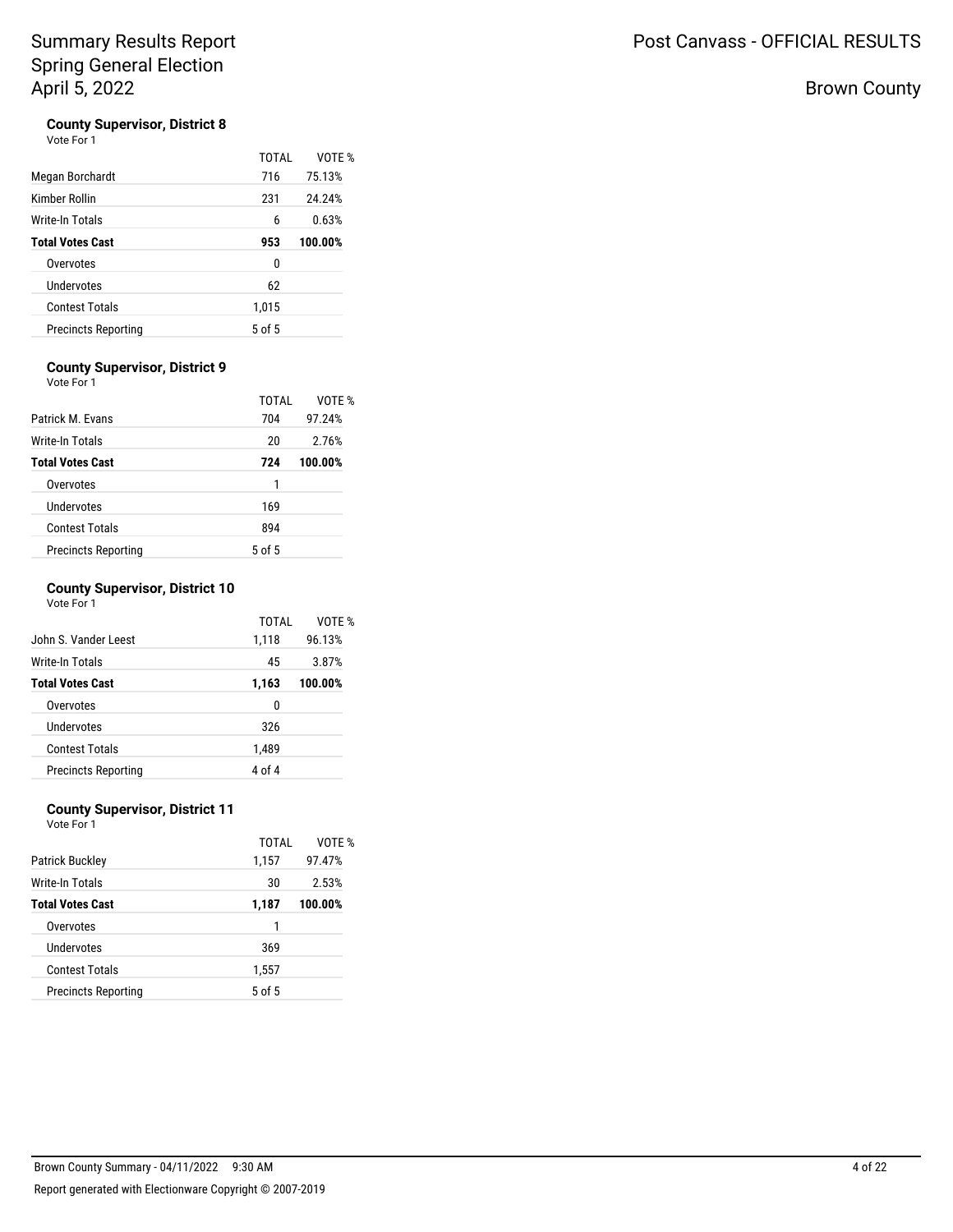# Brown County

# **County Supervisor, District 12**<br>Vote For 1

|                            | TOTAI  | VOTF %  |
|----------------------------|--------|---------|
| Dave Landwehr              | 1,164  | 99.15%  |
| Write-In Totals            | 10     | 0.85%   |
| <b>Total Votes Cast</b>    | 1,174  | 100.00% |
| Overvotes                  | 1      |         |
| Undervotes                 | 332    |         |
| <b>Contest Totals</b>      | 1,507  |         |
| <b>Precincts Reporting</b> | 4 of 4 |         |

## **County Supervisor, District 13**

Vote For 1

|                            | TOTAL  | VOTE %  |
|----------------------------|--------|---------|
| <b>Norbert Dantinne</b>    | 1,376  | 98.99%  |
| Write-In Totals            | 14     | 1.01%   |
| <b>Total Votes Cast</b>    | 1,390  | 100.00% |
| Overvotes                  | 1      |         |
| Undervotes                 | 267    |         |
| <b>Contest Totals</b>      | 1,658  |         |
| <b>Precincts Reporting</b> | 6 of 6 |         |

### **County Supervisor, District 14** Vote For 1

|                            | TOTAI  | VOTF %  |
|----------------------------|--------|---------|
| Barbara Avery              | 979    | 98.59%  |
| Write-In Totals            | 14     | 1.41%   |
| <b>Total Votes Cast</b>    | 993    | 100.00% |
| Overvotes                  | 0      |         |
| Undervotes                 | 411    |         |
| <b>Contest Totals</b>      | 1,404  |         |
| <b>Precincts Reporting</b> | 3 of 3 |         |

## **County Supervisor, District 15**

Vote For 1

|                            | TOTAL  | VOTE %  |
|----------------------------|--------|---------|
| Morgan L. Fuller           | 584    | 52.71%  |
| James M Murphy             | 521    | 47.02%  |
| Write-In Totals            | 3      | 0.27%   |
| <b>Total Votes Cast</b>    | 1,108  | 100.00% |
| Overvotes                  | 1      |         |
| Undervotes                 | 75     |         |
| <b>Contest Totals</b>      | 1,184  |         |
| <b>Precincts Reporting</b> | 3 of 3 |         |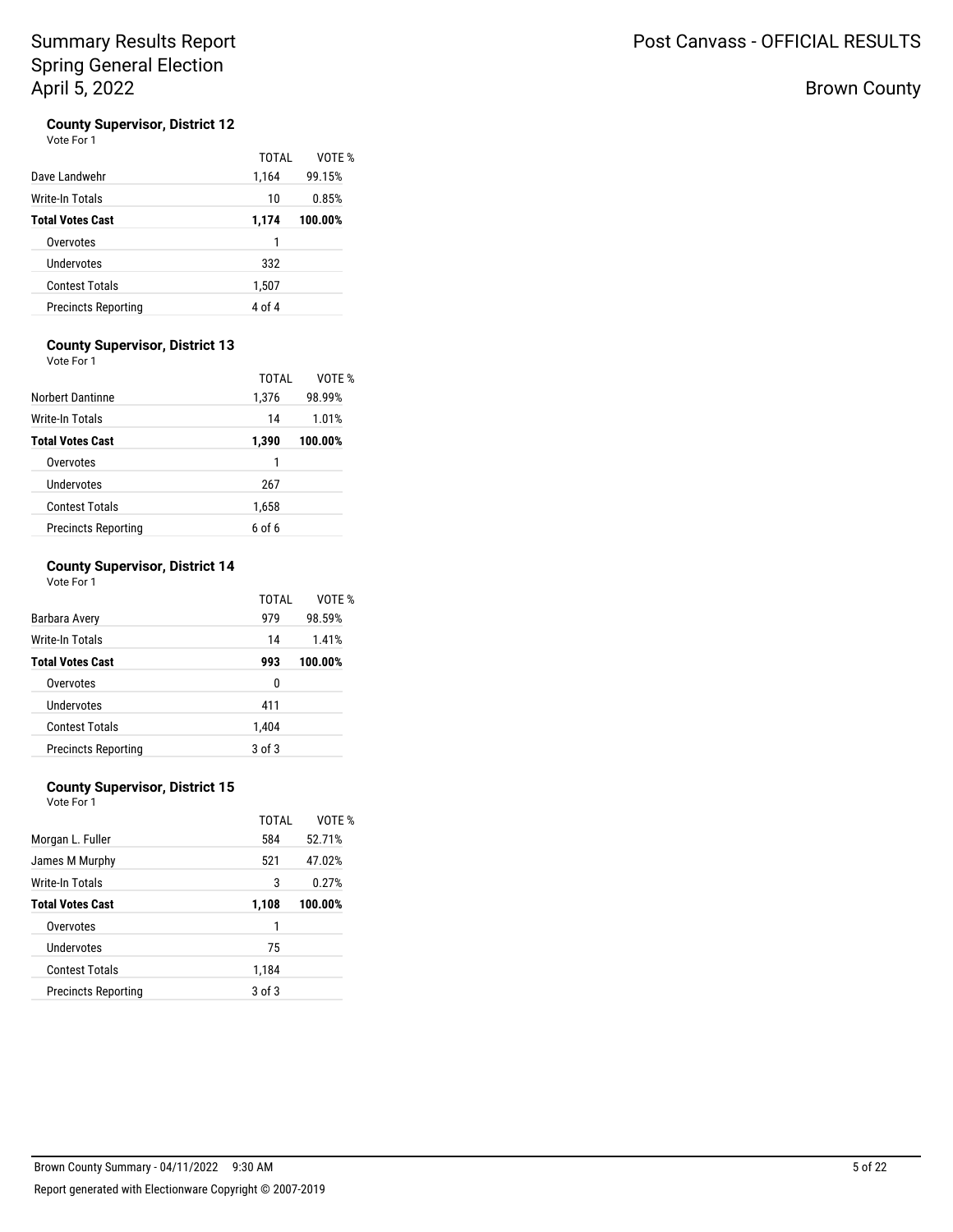# Brown County

# **County Supervisor, District 16**<br>Vote For 1

| Vote For 1 |  |
|------------|--|
|            |  |

| David Kaster               | TOTAI<br>1,300 | VOTE %<br>98.48% |
|----------------------------|----------------|------------------|
| Write-In Totals            | 20             | 1.52%            |
| <b>Total Votes Cast</b>    | 1,320          | 100.00%          |
| Overvotes                  | 0              |                  |
| Undervotes                 | 334            |                  |
| <b>Contest Totals</b>      | 1,654          |                  |
| <b>Precincts Reporting</b> | 3 of 3         |                  |

## **County Supervisor, District 17**

Vote For 1

|                            | TOTAI  | VOTE %  |
|----------------------------|--------|---------|
| John Van Dyck              | 1,227  | 99.35%  |
| Write-In Totals            | 8      | 0.65%   |
| <b>Total Votes Cast</b>    | 1,235  | 100.00% |
| Overvotes                  | 0      |         |
| Undervotes                 | 317    |         |
| <b>Contest Totals</b>      | 1,552  |         |
| <b>Precincts Reporting</b> | 3 of 3 |         |

### **County Supervisor, District 18** Vote For 1

|                            | TOTAL  | VOTE %  |
|----------------------------|--------|---------|
| Patrick J. Hopkins         | 1,067  | 99.53%  |
| Write-In Totals            | 5      | 0.47%   |
| <b>Total Votes Cast</b>    | 1,072  | 100.00% |
| Overvotes                  | 0      |         |
| Undervotes                 | 297    |         |
| <b>Contest Totals</b>      | 1,369  |         |
| <b>Precincts Reporting</b> | 3 of 3 |         |

## **County Supervisor, District 19**

Vote For 1

|                            | TOTAL      | VOTE %  |
|----------------------------|------------|---------|
| Mike LaBouve'              | 769        | 43.06%  |
| Jessica L Adams            | 1,016      | 56.89%  |
| Write-In Totals            | 1          | 0.06%   |
| <b>Total Votes Cast</b>    | 1,786      | 100.00% |
| Overvotes                  | 0          |         |
| Undervotes                 | 125        |         |
| <b>Contest Totals</b>      | 1,911      |         |
| <b>Precincts Reporting</b> | $2$ of $2$ |         |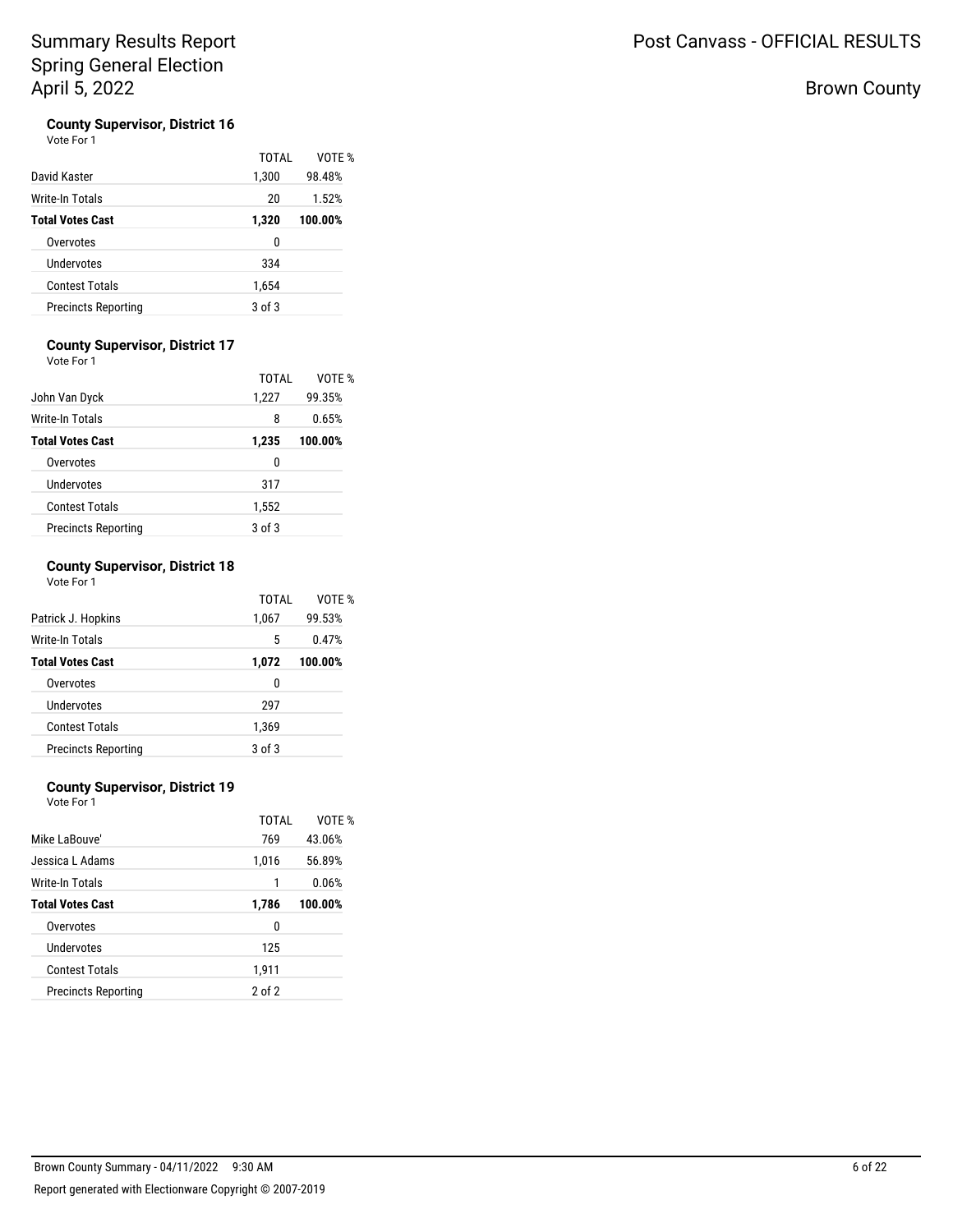# Brown County

# **County Supervisor, District 20**<br>Vote For 1

| Vote For 1 |  |  |
|------------|--|--|
|            |  |  |

| Devon Coenen               | TOTAI<br>863  | VOTF %<br>57.53% |
|----------------------------|---------------|------------------|
| Mark Berndt                | 637           | 42.47%           |
| Write-In Totals            | 0             | 0.00%            |
| <b>Total Votes Cast</b>    | 1,500         | 100.00%          |
| Overvotes                  | 0             |                  |
| Undervotes                 | 103           |                  |
| <b>Contest Totals</b>      | 1,603         |                  |
| <b>Precincts Reporting</b> | <u>რი f რ</u> |                  |

# **County Supervisor, District 21**

| Vote For 1                 |        |         |
|----------------------------|--------|---------|
|                            | TOTAI  | VOTE %  |
| Randy S. Schultz           | 1,136  | 98.70%  |
| <b>Write-In Totals</b>     | 15     | 1.30%   |
| <b>Total Votes Cast</b>    | 1,151  | 100.00% |
| Overvotes                  | 1      |         |
| Undervotes                 | 283    |         |
| <b>Contest Totals</b>      | 1,435  |         |
| <b>Precincts Reporting</b> | 4 of 4 |         |

## **County Supervisor, District 22**

Vote For 1

|                            | TOTAI      | VOTE %  |
|----------------------------|------------|---------|
| <b>Tom Peters</b>          | 1,019      | 64.86%  |
| Ken Mika                   | 549        | 34.95%  |
| Write-In Totals            | 3          | 0.19%   |
| <b>Total Votes Cast</b>    | 1,571      | 100.00% |
| Overvotes                  | 0          |         |
| Undervotes                 | 154        |         |
| <b>Contest Totals</b>      | 1,725      |         |
| <b>Precincts Reporting</b> | $3$ of $3$ |         |

# **County Supervisor, District 23**

|                            | TOTAI      | VOTF %  |
|----------------------------|------------|---------|
| Raymond Suennen            | 1,000      | 98.04%  |
| Write-In Totals            | 20         | 1.96%   |
| <b>Total Votes Cast</b>    | 1,020      | 100.00% |
| Overvotes                  | 0          |         |
| Undervotes                 | 290        |         |
| Contest Totals             | 1,310      |         |
| <b>Precincts Reporting</b> | $5$ of $5$ |         |
|                            |            |         |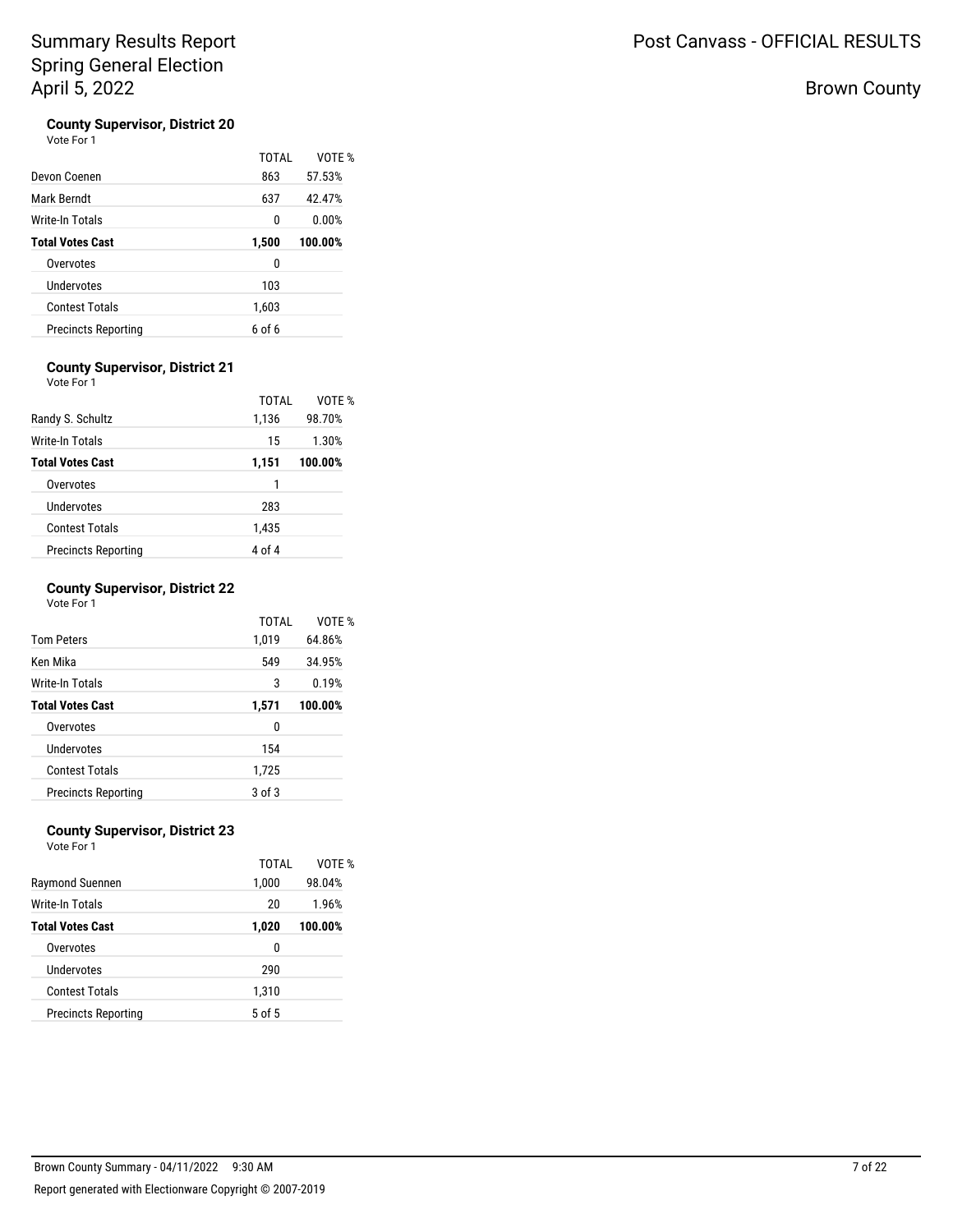Post Canvass - OFFICIAL RESULTS

# Brown County

# **County Supervisor, District 24**<br>Vote For 1

| Vote For 1 |  |
|------------|--|
|------------|--|

|                            | TOTAI         | VOTF %  |
|----------------------------|---------------|---------|
| <b>Richard Schadewald</b>  | 1,198         | 98.93%  |
| Write-In Totals            | 13            | 1.07%   |
| <b>Total Votes Cast</b>    | 1,211         | 100.00% |
| Overvotes                  | 2             |         |
| Undervotes                 | 384           |         |
| <b>Contest Totals</b>      | 1,597         |         |
| <b>Precincts Reporting</b> | <u>რი f რ</u> |         |

## **County Supervisor, District 25**

Vote For 1

|                            | TOTAL      | VOTF %  |
|----------------------------|------------|---------|
| Tom Lund                   | 1,338      | 99.41%  |
| Write-In Totals            | 8          | 0.59%   |
| <b>Total Votes Cast</b>    | 1,346      | 100.00% |
| Overvotes                  | 0          |         |
| Undervotes                 | 482        |         |
| Contest Totals             | 1,828      |         |
| <b>Precincts Reporting</b> | $3$ of $3$ |         |

### **County Supervisor, District 26** Vote For 1

|                            | TOTAL  | VOTE %  |
|----------------------------|--------|---------|
| Keith D. Deneys            | 1,197  | 99.09%  |
| Write-In Totals            | 11     | 0.91%   |
| <b>Total Votes Cast</b>    | 1,208  | 100.00% |
| Overvotes                  | 0      |         |
| Undervotes                 | 354    |         |
| Contest Totals             | 1,562  |         |
| <b>Precincts Reporting</b> | 5 of 5 |         |

### **Multi-Jurisdictional Judge (T-Law/V-Hobart)** Vote For 1

| Gregg E. Schreiber         | TOTAI<br>1,855 | VOTE %<br>99.57% |
|----------------------------|----------------|------------------|
| Write-In Totals            | 8              | 0.43%            |
| <b>Total Votes Cast</b>    | 1,863          | 100.00%          |
| Overvotes                  | 0              |                  |
| Undervotes                 | 565            |                  |
| <b>Contest Totals</b>      | 2,428          |                  |
| <b>Precincts Reporting</b> | $6$ of $6$     |                  |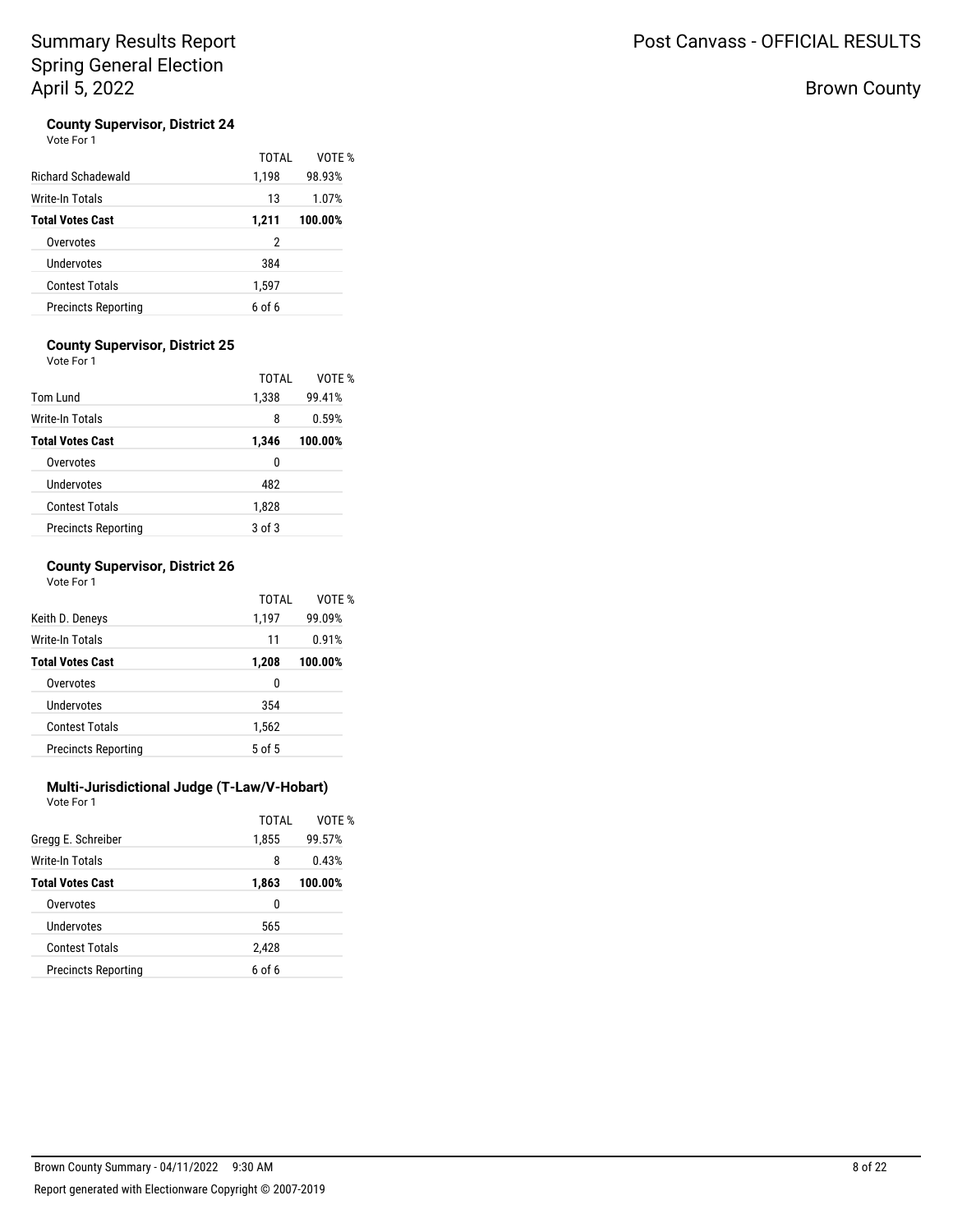# Brown County

### **Multi-Jurisdictional Judge (T-Ledgeview/C-De Pere)** Vote For 1

|                            | TOTAL  | VOTE %  |
|----------------------------|--------|---------|
| David J. Matyas            | 3,777  | 99.19%  |
| Write-In Totals            | 31     | 0.81%   |
| <b>Total Votes Cast</b>    | 3,808  | 100.00% |
| Overvotes                  | 0      |         |
| Undervotes                 | 1,100  |         |
| <b>Contest Totals</b>      | 4,908  |         |
| <b>Precincts Reporting</b> | 8 of 8 |         |
|                            |        |         |

## **Town Board Supervisor Town of Lawrence**

Vote For 2

|                            | TOTAL      | VOTF %  |
|----------------------------|------------|---------|
| <b>Allen Farvour</b>       | 406        | 27.56%  |
| <b>Kevin Brienen</b>       | 463        | 31.43%  |
| Kari Vannieuwenhoven       | 597        | 40.53%  |
| <b>Write-In Totals</b>     | 7          | 0.48%   |
| <b>Total Votes Cast</b>    | 1,473      | 100.00% |
| Overvotes                  | 0          |         |
| Undervotes                 | 583        |         |
| <b>Contest Totals</b>      | 2,056      |         |
| <b>Precincts Reporting</b> | $2$ of $2$ |         |

### **Town Board Supervisor Town of Ledgeview** Vote For 2

| Renee Van Rossum           | TOTAI<br>793 | VOTF %<br>48.56% |
|----------------------------|--------------|------------------|
|                            |              |                  |
| Mark Danen                 | 817          | 50.03%           |
| Write-In Totals            | 23           | 1.41%            |
| <b>Total Votes Cast</b>    | 1,633        | 100.00%          |
| Overvotes                  | 0            |                  |
| Undervotes                 | 755          |                  |
| <b>Contest Totals</b>      | 2,388        |                  |
| <b>Precincts Reporting</b> | 2 of 2       |                  |

### **Town Board Supervisor Town of Scott** Vote For 2

|                            | TOTAI      | VOTF %  |
|----------------------------|------------|---------|
| Cari Langenberg            | 381        | 49.03%  |
| Norman Strebel             | 391        | 50.32%  |
| Write-In Totals            | 5          | 0.64%   |
| <b>Total Votes Cast</b>    | 777        | 100.00% |
| Overvotes                  | 0          |         |
| Undervotes                 | 361        |         |
| <b>Contest Totals</b>      | 1,138      |         |
| <b>Precincts Reporting</b> | $2$ of $2$ |         |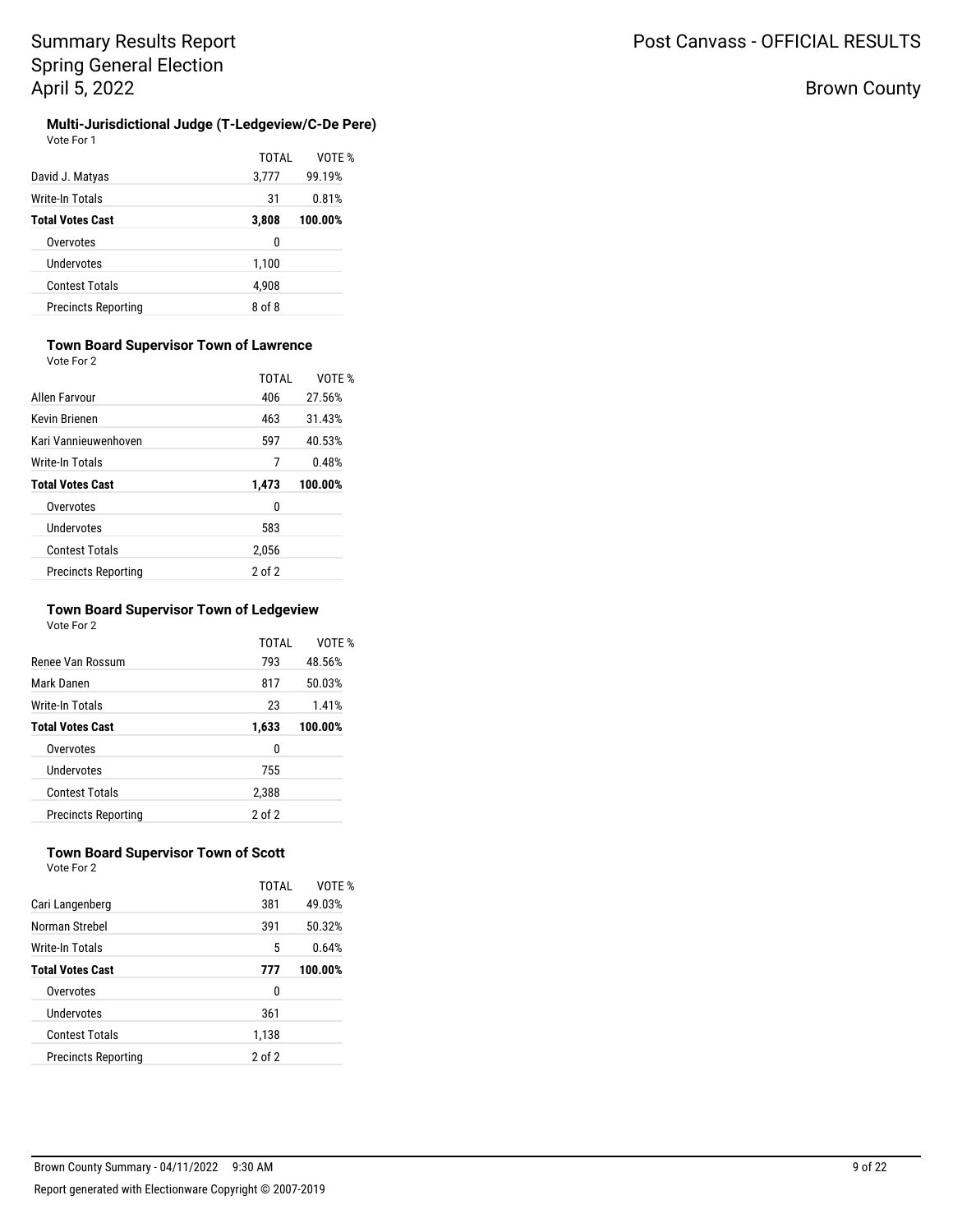# Brown County

### **Village President Village of Allouez** Vote For 1

|                            | TOTAL      | VOTE %  |
|----------------------------|------------|---------|
| Jim Rafter                 | 1,581      | 97.47%  |
| <b>Write-In Totals</b>     | 41         | 2.53%   |
| <b>Total Votes Cast</b>    | 1,622      | 100.00% |
| Overvotes                  | 0          |         |
| Undervotes                 | 536        |         |
| <b>Contest Totals</b>      | 2,158      |         |
| <b>Precincts Reporting</b> | $5$ of $5$ |         |
|                            |            |         |

## **Village President Village of Ashwaubenon**

Vote For 1

|                            | TOTAI         | VOTF %  |
|----------------------------|---------------|---------|
| Mary C. Kardoskee          | 1,998         | 98.52%  |
| <b>Write-In Totals</b>     | 30            | 1.48%   |
| <b>Total Votes Cast</b>    | 2,028         | 100.00% |
| Overvotes                  | 1             |         |
| Undervotes                 | 429           |         |
| Contest Totals             | 2,458         |         |
| <b>Precincts Reporting</b> | <u>რი f რ</u> |         |

## **Village Trustee Village of Bellevue** Vote For 2

|                            | TOTAL  | VOTF %  |
|----------------------------|--------|---------|
| Jackie Krull               | 1,196  | 34.67%  |
| Victor Hoffman             | 573    | 16.61%  |
| Kenneth Garwood            | 597    | 17.30%  |
| John Sinkler               | 1,079  | 31.28%  |
| Write-In Totals            | 5      | 0.14%   |
| <b>Total Votes Cast</b>    | 3,450  | 100.00% |
| Overvotes                  | 4      |         |
| Undervotes                 | 632    |         |
| <b>Contest Totals</b>      | 4.086  |         |
| <b>Precincts Reporting</b> | 3 of 3 |         |

### **Village Trustee Village of Denmark** Vote For 3

| Debra Kralovetz            | TOTAL<br>300 | VOTF %<br>27.37% |
|----------------------------|--------------|------------------|
| Matthew L. Rasmussen       | 250          | 22.81%           |
| Vincent D. Wertel          | 261          | 23.81%           |
| James J. Steffek           | 284          | 25.91%           |
| Write-In Totals            | 1            | 0.09%            |
| <b>Total Votes Cast</b>    | 1,096        | 100.00%          |
| Overvotes                  | 0            |                  |
| Undervotes                 | 299          |                  |
| <b>Contest Totals</b>      | 1.395        |                  |
| <b>Precincts Reporting</b> | 1 of 1       |                  |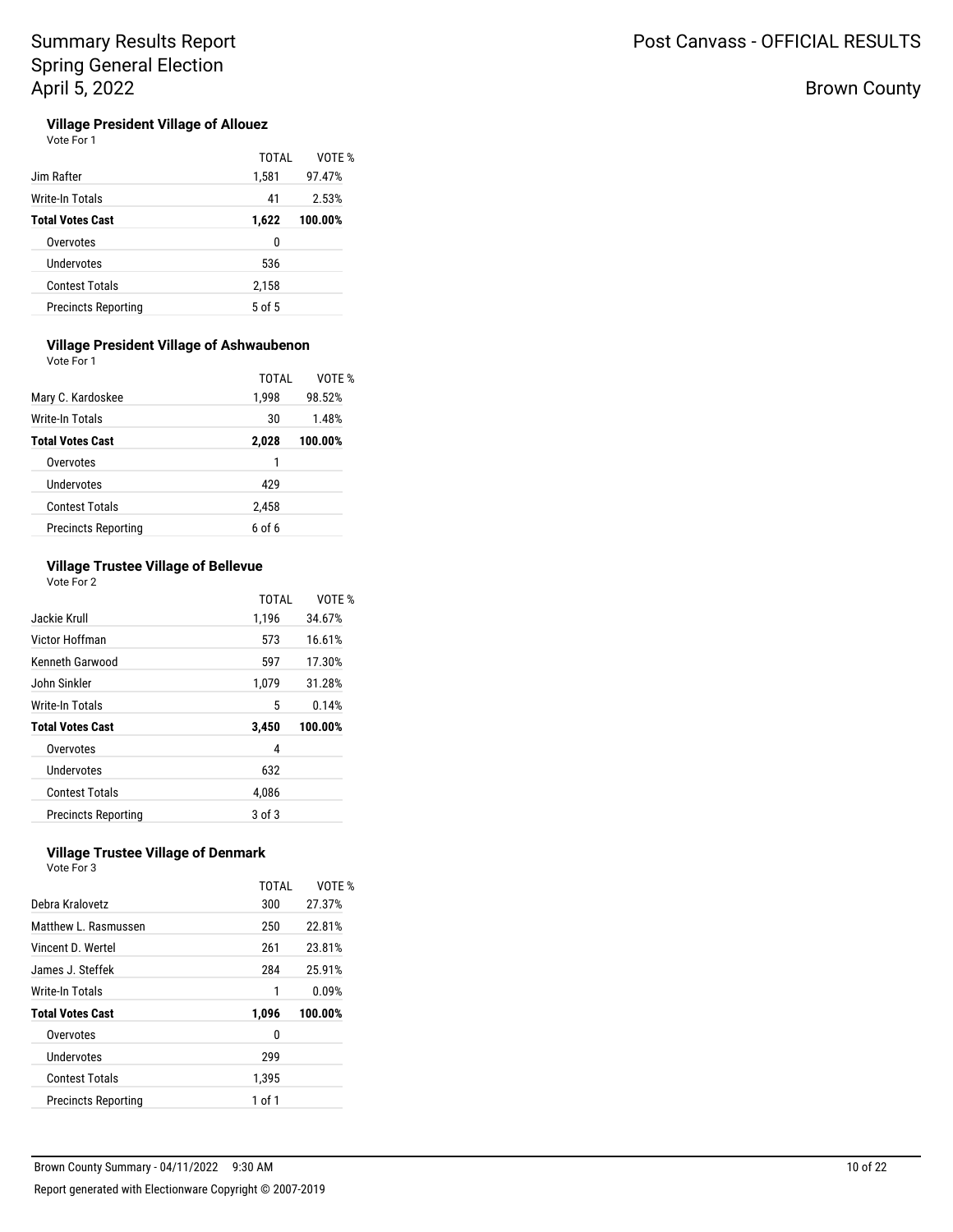# Brown County

### **Municipal Judge Village of Denmark**  $\vee$

| nte For |  |
|---------|--|

| Shawn M. Brady             | TOTAI<br>362 | VOTE %<br>99.45% |
|----------------------------|--------------|------------------|
| Write-In Totals            | 2            | 0.55%            |
| <b>Total Votes Cast</b>    | 364          | 100.00%          |
| Overvotes                  | 0            |                  |
| Undervotes                 | 101          |                  |
| <b>Contest Totals</b>      | 465          |                  |
| <b>Precincts Reporting</b> | 1 of 1       |                  |

## **Village Trustee Village of Hobart**

Vote For 2

| TOTAL  | VOTF %  |
|--------|---------|
| 513    | 20.19%  |
| 514    | 20.23%  |
| 754    | 29.67%  |
| 756    | 29.75%  |
| 4      | 0.16%   |
| 2,541  | 100.00% |
| 0      |         |
| 259    |         |
| 2,800  |         |
| 4 of 4 |         |
|        |         |

# **Howard Village Trustee Dist. 3 (W5-6 & 19)**

Vote For 1

|                            | TOTAI      | VOTF %  |
|----------------------------|------------|---------|
| Cathy Hughes               | 297        | 99.00%  |
| Write-In Totals            | 3          | 1.00%   |
| <b>Total Votes Cast</b>    | 300        | 100.00% |
| Overvotes                  | 0          |         |
| Undervotes                 | 90         |         |
| <b>Contest Totals</b>      | 390        |         |
| <b>Precincts Reporting</b> | $2$ of $2$ |         |

## **Howard Village Trustee Dist. 4 (W7-8)** Vote For 1

| John M. Muraski            | TOTAI<br>281 | VOTF %<br>98.94% |
|----------------------------|--------------|------------------|
| Write-In Totals            | 3            | 1.06%            |
| <b>Total Votes Cast</b>    | 284          | 100.00%          |
| Overvotes                  | 0            |                  |
| Undervotes                 | 90           |                  |
| <b>Contest Totals</b>      | 374          |                  |
| <b>Precincts Reporting</b> | 1 of 1       |                  |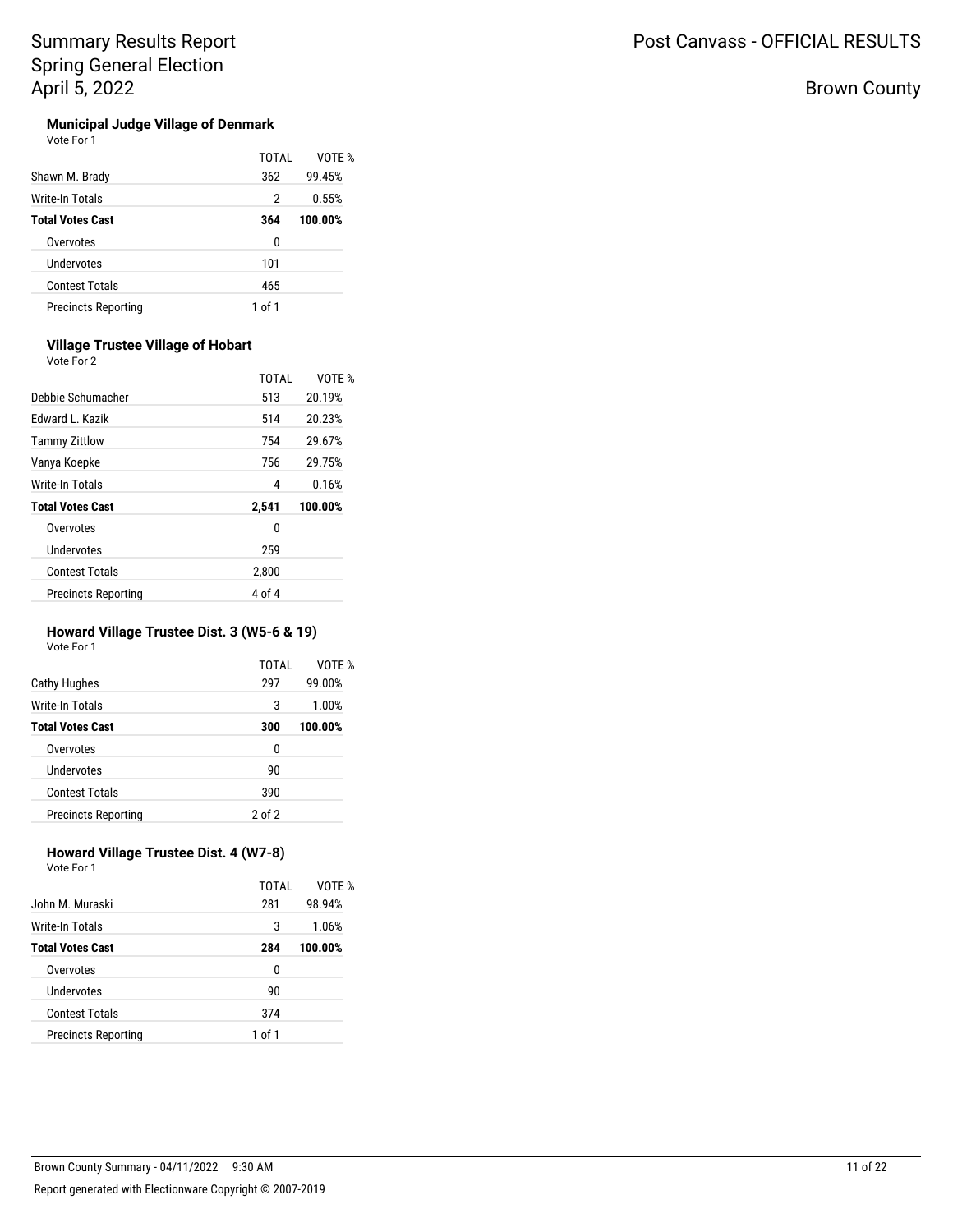# Brown County

### **Howard Village Trustee Dist. 5 (9-10 & 15)**  $\vee$

| ote For |  |
|---------|--|

| Scott J. Beyer             | TOTAL<br>384 | VOTE %<br>97.71% |
|----------------------------|--------------|------------------|
| Write-In Totals            | g            | 2.29%            |
| <b>Total Votes Cast</b>    | 393          | 100.00%          |
| Overvotes                  | 0            |                  |
| Undervotes                 | 138          |                  |
| <b>Contest Totals</b>      | 531          |                  |
| <b>Precincts Reporting</b> | 2 of 2       |                  |

#### **Howard Village Trustee Dist. 6 (W11-12 & 18)** Vote For 1

| VULT FUIT               |       |         |
|-------------------------|-------|---------|
|                         | TOTAI | VOTF %  |
| Raymond Suennen         | 288   | 98.63%  |
| Write-In Totals         | 4     | 1.37%   |
| <b>Total Votes Cast</b> | 292   | 100.00% |
| Overvotes               | 0     |         |
| Undervotes              | 84    |         |
| <b>Contest Totals</b>   | 376   |         |

## **Village Trustee Village of Pulaski** Vote For 3

Precincts Reporting 2 of 2

|                            | TOTAI  | VOTF %  |
|----------------------------|--------|---------|
| Bruce Brzeczkowski         | 330    | 29.89%  |
| <b>Tom Chartrand</b>       | 174    | 15.76%  |
| Stephanie A. Rodgers       | 345    | 31.25%  |
| Gordi Black                | 253    | 22.92%  |
| Write-In Totals            | 2      | 0.18%   |
| <b>Total Votes Cast</b>    | 1,104  | 100.00% |
| Overvotes                  | 0      |         |
| Undervotes                 | 261    |         |
| <b>Contest Totals</b>      | 1,365  |         |
| <b>Precincts Reporting</b> | 1 of 1 |         |

### **Village President Village of Suamico** Vote For 1

| Sky Van Rossum             | TOTAI<br>1,514 | VOTE %<br>98.44% |
|----------------------------|----------------|------------------|
| Write-In Totals            | 24             | 1.56%            |
| <b>Total Votes Cast</b>    | 1,538          | 100.00%          |
| Overvotes                  | 0              |                  |
| <b>Undervotes</b>          | 638            |                  |
| <b>Contest Totals</b>      | 2,176          |                  |
| <b>Precincts Reporting</b> | 4 of 4         |                  |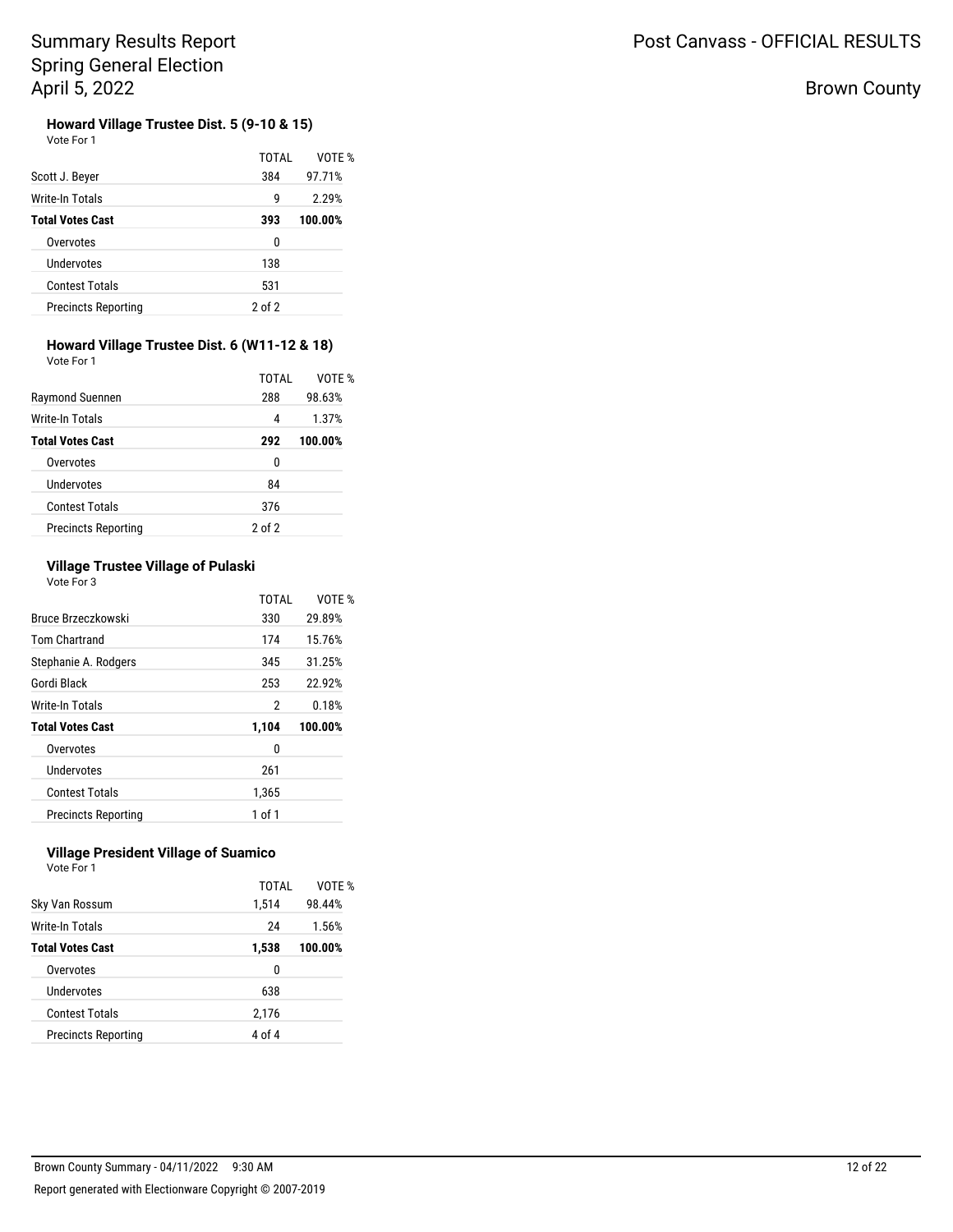# Brown County

### **Village Trustee Village of Suamico**  $V<sub>0</sub>$

| Michael Schneider          | TOTAI<br>967 | VOTF %<br>31.89% |
|----------------------------|--------------|------------------|
| Mike Romes                 | 1,155        | 38.09%           |
| Amy Brey                   | 888          | 29.29%           |
| Write-In Totals            | 22           | 0.73%            |
| <b>Total Votes Cast</b>    | 3,032        | 100.00%          |
| Overvotes                  | 0            |                  |
| Undervotes                 | 1,320        |                  |
| <b>Contest Totals</b>      | 4,352        |                  |
| <b>Precincts Reporting</b> | 4 of 4       |                  |

## **Village Trustee Village of Wrightstown**

| Vote For 3                 |        |         |
|----------------------------|--------|---------|
|                            | TOTAI  | VOTE %  |
| Dan Segerstrom             | 276    | 32.06%  |
| <b>Terry Schaeuble</b>     | 316    | 36.70%  |
| Keith Wendlandt            | 257    | 29.85%  |
| Write-In Totals            | 12     | 1.39%   |
| <b>Total Votes Cast</b>    | 861    | 100.00% |
| Overvotes                  | 0      |         |
| Undervotes                 | 282    |         |
| <b>Contest Totals</b>      | 1,143  |         |
| <b>Precincts Reporting</b> | 1 of 1 |         |

## **Mayor City of De Pere**

Vote For 1

|                            | TOTAI  | VOTE %  |
|----------------------------|--------|---------|
| James G. Boyd              | 2,991  | 98.07%  |
| Write-In Totals            | 59     | 1.93%   |
| <b>Total Votes Cast</b>    | 3,050  | 100.00% |
| Overvotes                  | 0      |         |
| Undervotes                 | 664    |         |
| <b>Contest Totals</b>      | 3,714  |         |
| <b>Precincts Reporting</b> | 6 of 6 |         |

### **City of De Pere Alderperson, District 1** Vote For 1

| Shana Defnet Ledvina       | TOTAI<br>878 | VOTE %<br>98.76% |
|----------------------------|--------------|------------------|
| Write-In Totals            | 11           | 1.24%            |
| <b>Total Votes Cast</b>    | 889          | 100.00%          |
| Overvotes                  | 0            |                  |
| Undervotes                 | 251          |                  |
| Contest Totals             | 1,140        |                  |
| <b>Precincts Reporting</b> | $2$ of $2$   |                  |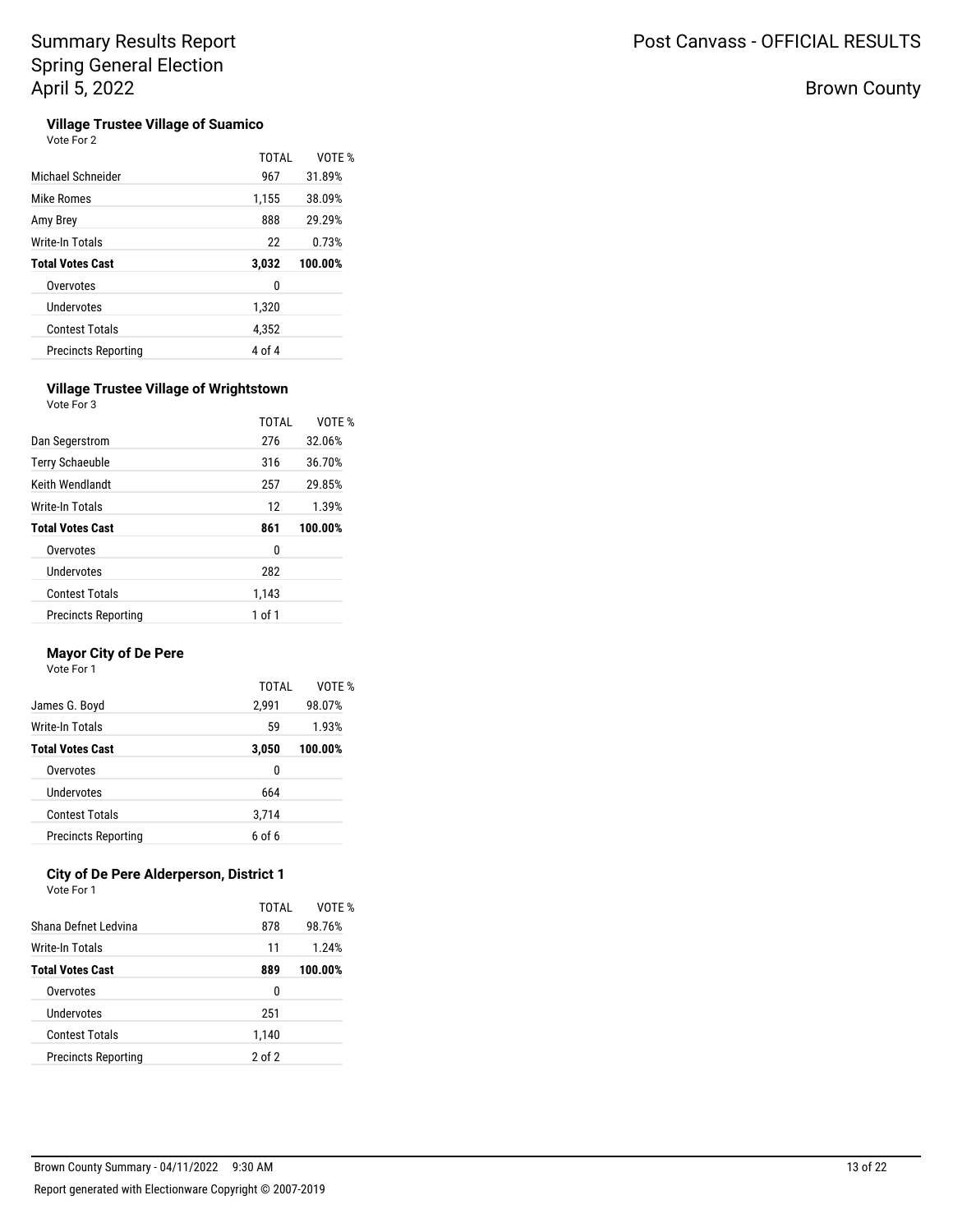# Brown County

### **City of De Pere Alderperson, District 2**  $\vee$

| ote For 1 |  |
|-----------|--|
|-----------|--|

| Pamela Gantz               | TOTAI<br>570 | VOTE %<br>55.77% |
|----------------------------|--------------|------------------|
| Kelly Ruh                  | 452          | 44.23%           |
| Write-In Totals            | 0            | 0.00%            |
| Total Votes Cast           | 1,022        | 100.00%          |
| Overvotes                  | 1            |                  |
| Undervotes                 | 39           |                  |
| <b>Contest Totals</b>      | 1,062        |                  |
| <b>Precincts Reporting</b> | 1 of 1       |                  |

### **City of De Pere Alderperson, District 3** Vote For 1

| Devin Perock               | TOTAI<br>320 | VOTF %<br>60.26% |
|----------------------------|--------------|------------------|
| Mike Eserkaln              | 210          | 39.55%           |
| Write-In Totals            | 1            | 0.19%            |
| <b>Total Votes Cast</b>    | 531          | 100.00%          |
| Overvotes                  | 0            |                  |
| Undervotes                 | 49           |                  |
| <b>Contest Totals</b>      | 580          |                  |
| <b>Precincts Reporting</b> | 1 of 1       |                  |

# **City of De Pere Alderperson, District 4**

| Vote For 1 |  |  |
|------------|--|--|
|            |  |  |

|                            | TOTAI      | VOTE %  |
|----------------------------|------------|---------|
| Dan Carpenter              | 678        | 99.12%  |
| Write-In Totals            | 6          | 0.88%   |
| <b>Total Votes Cast</b>    | 684        | 100.00% |
| Overvotes                  | 0          |         |
| Undervotes                 | 248        |         |
| <b>Contest Totals</b>      | 932        |         |
| <b>Precincts Reporting</b> | $2$ of $2$ |         |
|                            |            |         |

### **City of Green Bay Alderperson, District 1** Vote For 1

| <b>Barbara Dorff</b>       | TOTAI<br>681 | VOTF %<br>46.14% |
|----------------------------|--------------|------------------|
| Jennifer Grant             | 794          | 53.79%           |
| Write-In Totals            | 1            | 0.07%            |
| <b>Total Votes Cast</b>    | 1,476        | 100.00%          |
| Overvotes                  | 0            |                  |
| Undervotes                 | 10           |                  |
| <b>Contest Totals</b>      | 1,486        |                  |
| <b>Precincts Reporting</b> | $5$ of $5$   |                  |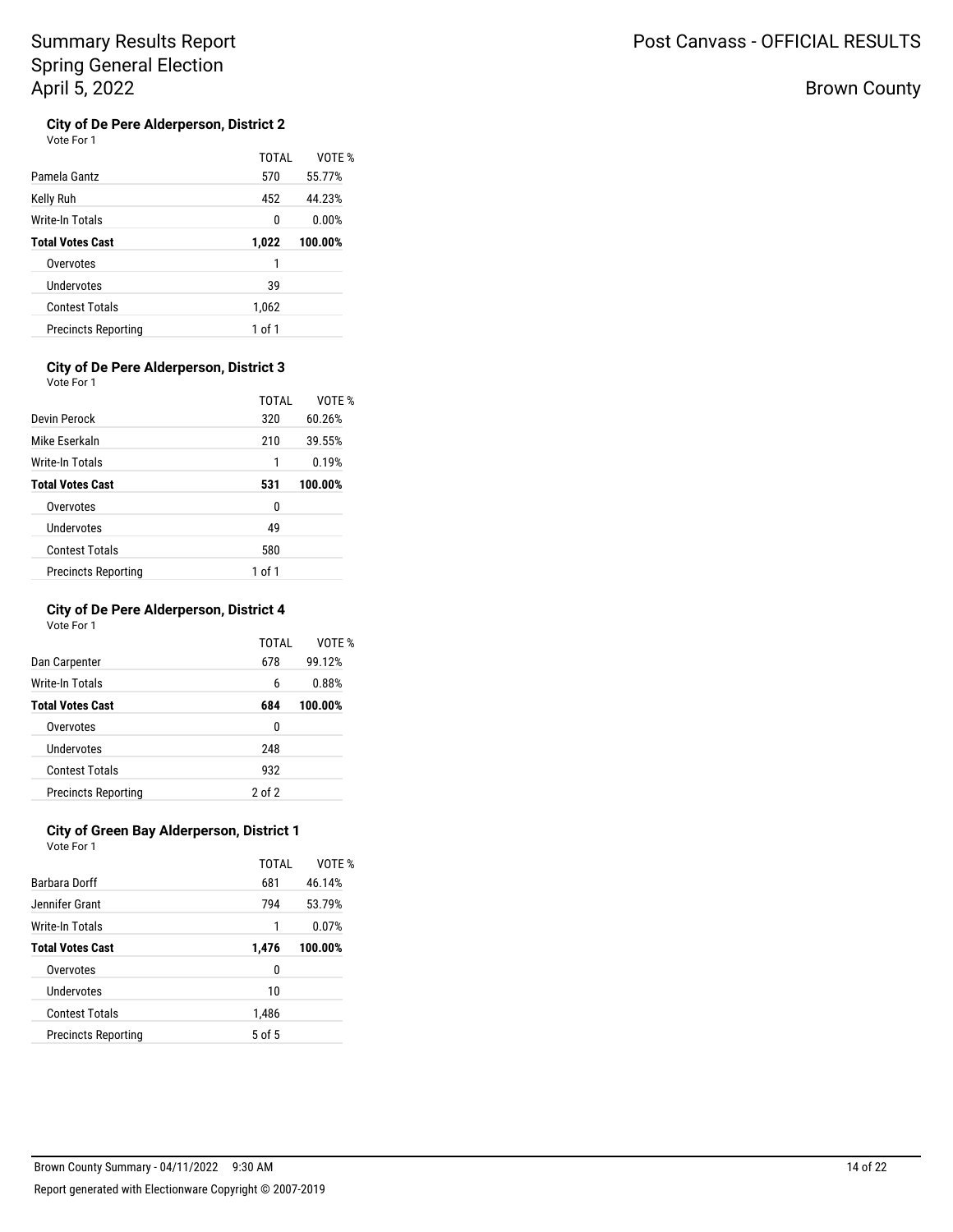# Brown County

### **City of Green Bay Alderperson, District 2**  $\vee$

| Jim Hutchison              | TOTAI<br>939 | VOTE %<br>54.85% |
|----------------------------|--------------|------------------|
| Andy Nicholson             | 768          | 44.86%           |
| Write-In Totals            | 5            | 0.29%            |
| <b>Total Votes Cast</b>    | 1,712        | 100.00%          |
| Overvotes                  | 0            |                  |
| Undervotes                 | 25           |                  |
| <b>Contest Totals</b>      | 1,737        |                  |
| <b>Precincts Reporting</b> | 3 of 3       |                  |

### **City of Green Bay Alderperson, District 3** Vote For 1

| William David Morgan       | TOTAI<br>531 | VOTF %<br>51.06% |
|----------------------------|--------------|------------------|
| Lynn M. Gerlach            | 508          | 48.85%           |
| Write-In Totals            | 1            | 0.10%            |
| <b>Total Votes Cast</b>    | 1,040        | 100.00%          |
| Overvotes                  | 0            |                  |
| <b>Undervotes</b>          | 14           |                  |
| <b>Contest Totals</b>      | 1,054        |                  |
| <b>Precincts Reporting</b> | 4 of 4       |                  |

## **City of Green Bay Alderperson, District 4** Vote For 1

| Natalie Hoffman            | TOTAI<br>437 | VOTF %<br>42.14% |
|----------------------------|--------------|------------------|
| <b>Bill Galvin</b>         | 590          | 56.89%           |
| Write-In Totals            | 10           | 0.96%            |
| <b>Total Votes Cast</b>    | 1,037        | 100.00%          |
| Overvotes                  | 0            |                  |
| Undervotes                 | 29           |                  |
| <b>Contest Totals</b>      | 1,066        |                  |
| <b>Precincts Reporting</b> | $3$ of $3$   |                  |

### **City of Green Bay Alderperson, District 5** Vote For 1

|                               | TOTAI  | VOTF %  |
|-------------------------------|--------|---------|
| Craig L. Stevens              | 590    | 66.07%  |
| <b>Robert William Maccaux</b> | 298    | 33.37%  |
| Write-In Totals               | 5      | 0.56%   |
| <b>Total Votes Cast</b>       | 893    | 100.00% |
| Overvotes                     | U      |         |
| Undervotes                    | 65     |         |
| <b>Contest Totals</b>         | 958    |         |
| <b>Precincts Reporting</b>    | 4 of 4 |         |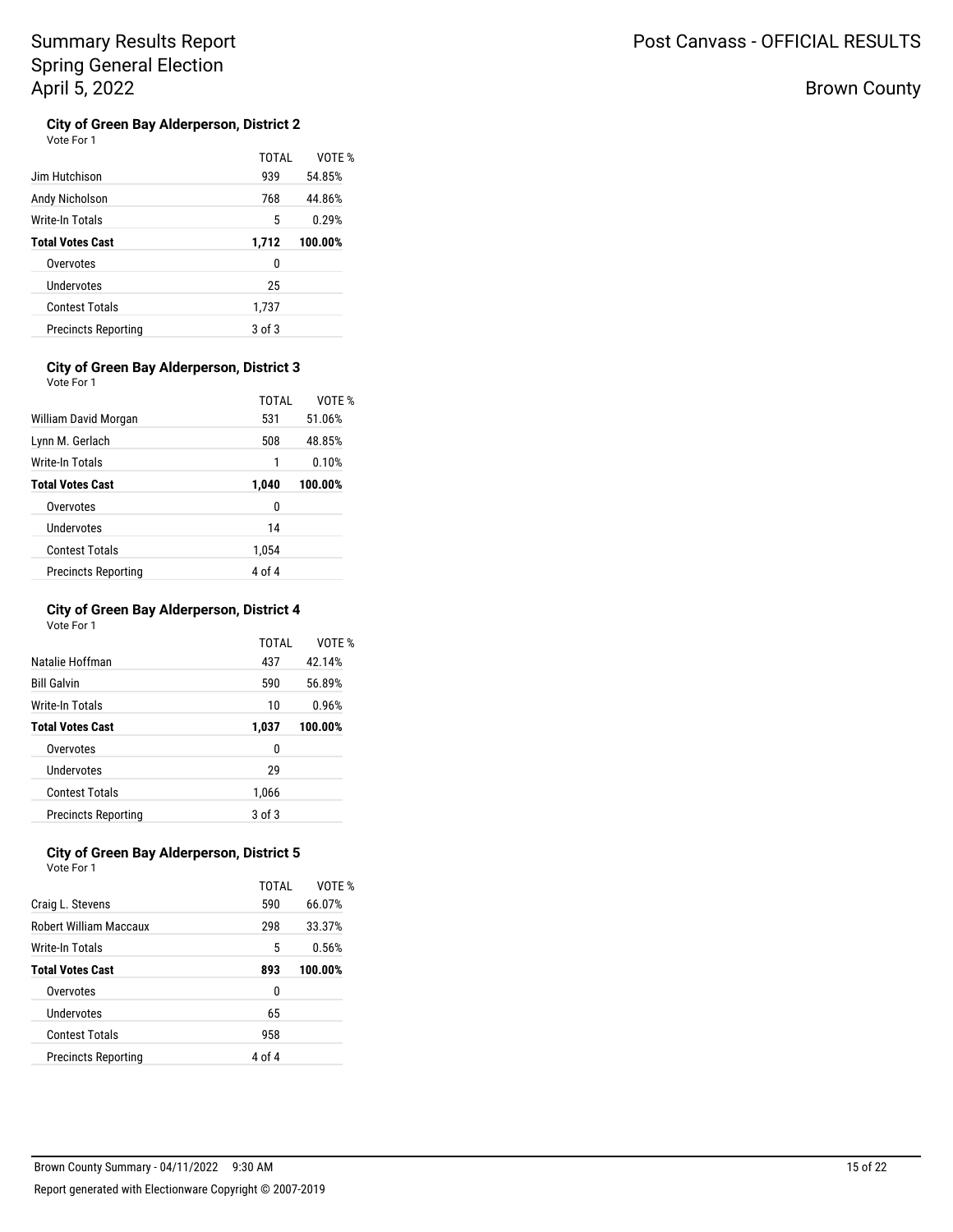# Brown County

| City of Green Bay Alderperson, District 6 |  |
|-------------------------------------------|--|
| Vote For 1                                |  |

| Aron Obrecht               | TOTAI<br>299 | VOTF %<br>48.94% |
|----------------------------|--------------|------------------|
|                            |              |                  |
| Steven Campbell            | 310          | 50.74%           |
| Write-In Totals            | 2            | 0.33%            |
| <b>Total Votes Cast</b>    | 611          | 100.00%          |
| Overvotes                  | 0            |                  |
| Undervotes                 | 4            |                  |
| <b>Contest Totals</b>      | 615          |                  |
| <b>Precincts Reporting</b> | 3 of 3       |                  |

### **City of Green Bay Alderperson, District 7** Vote For 1

| Randy Scannell             | TOTAI<br>354 | VOTF %<br>58.13% |
|----------------------------|--------------|------------------|
| Robert J. Miller           | 252          | 41.38%           |
| Write-In Totals            | 3            | 0.49%            |
| <b>Total Votes Cast</b>    | 609          | 100.00%          |
| Overvotes                  | 0            |                  |
| Undervotes                 | 10           |                  |
| <b>Contest Totals</b>      | 619          |                  |
| <b>Precincts Reporting</b> | $5$ of $5$   |                  |

## **City of Green Bay Alderperson, District 8** Vote For 1

| <b>Christopher Wery</b>    | TOTAL<br>782 | VOTE %<br>94.44% |
|----------------------------|--------------|------------------|
| Write-In Totals            | 46           | 5.56%            |
| <b>Total Votes Cast</b>    | 828          | 100.00%          |
| Overvotes                  | 0            |                  |
| Undervotes                 | 187          |                  |
| Contest Totals             | 1,015        |                  |
| <b>Precincts Reporting</b> | 5 of 5       |                  |

# **City of Green Bay Alderperson, District 9**

| Vote For 1                 |              |         |
|----------------------------|--------------|---------|
|                            | <b>TOTAL</b> | VOTF %  |
| Brian Johnson              | 576          | 65.31%  |
| Tarl Knight                | 300          | 34.01%  |
| Write-In Totals            | 6            | 0.68%   |
| <b>Total Votes Cast</b>    | 882          | 100.00% |
| Overvotes                  | 0            |         |
| Undervotes                 | 13           |         |
| <b>Contest Totals</b>      | 895          |         |
| <b>Precincts Reporting</b> | 4 of 4       |         |
|                            |              |         |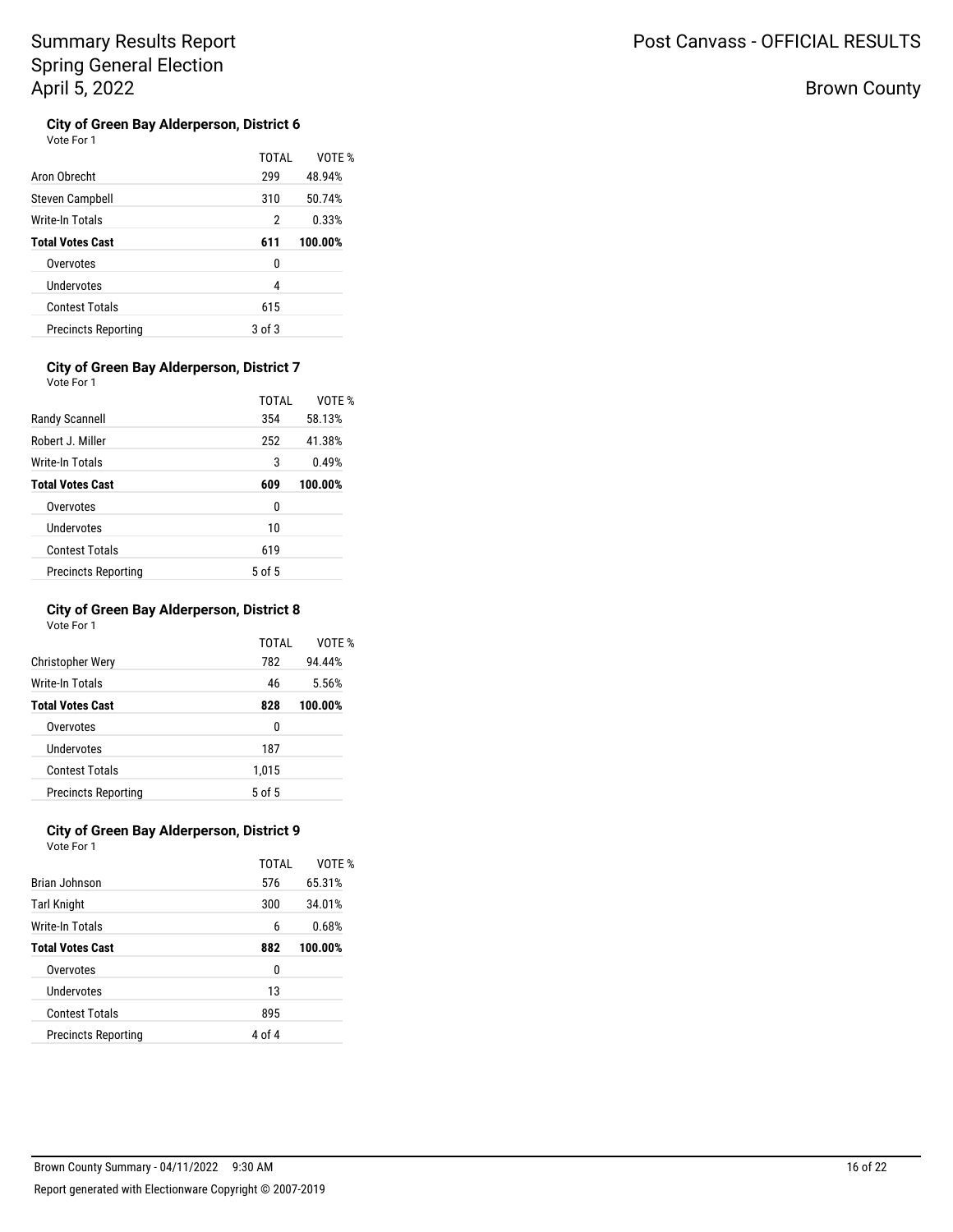# Brown County

### **City of Green Bay Alderperson, District 10**  $\vee$

| ote For |  |
|---------|--|

|                            | TOTAI  | VOTE %  |
|----------------------------|--------|---------|
| <b>Mark Steuer</b>         | 617    | 61.15%  |
| Eric Kuzma                 | 390    | 38.65%  |
| Write-In Totals            | 2      | 0.20%   |
| <b>Total Votes Cast</b>    | 1,009  | 100.00% |
| Overvotes                  | 0      |         |
| Undervotes                 | 34     |         |
| <b>Contest Totals</b>      | 1,043  |         |
| <b>Precincts Reporting</b> | 4 of 4 |         |

### **City of Green Bay Alderperson, District 11** Vote For 1

| Melinda Fck                | TOTAI<br>673 | VOTF %<br>54.32% |
|----------------------------|--------------|------------------|
| Michael Poradek            | 565          | 45.60%           |
| Write-In Totals            | 1            | 0.08%            |
| <b>Total Votes Cast</b>    | 1,239        | 100.00%          |
| Overvotes                  | 1            |                  |
| Undervotes                 | 10           |                  |
| <b>Contest Totals</b>      | 1,250        |                  |
| <b>Precincts Reporting</b> | 4 of 4       |                  |

## **City of Green Bay Alderperson, District 12** Vote For 1

| Jesse Brunette             | TOTAL<br>911 | VOTE %<br>98.17% |
|----------------------------|--------------|------------------|
| Write-In Totals            | 17           | 1.83%            |
| <b>Total Votes Cast</b>    | 928          | 100.00%          |
| Overvotes                  | 1            |                  |
| Undervotes                 | 267          |                  |
| <b>Contest Totals</b>      | 1,196        |                  |
| <b>Precincts Reporting</b> | $3$ of $3$   |                  |

## **Municipal Judge City of Green Bay**

| Vote For 1                 |          |         |
|----------------------------|----------|---------|
|                            | TOTAI    | VOTF %  |
| Jonathan Gigot             | 8,920    | 98.77%  |
| Write-In Totals            | 111      | 1.23%   |
| <b>Total Votes Cast</b>    | 9,031    | 100.00% |
| Overvotes                  | 2        |         |
| Undervotes                 | 3,901    |         |
| Contest Totals             | 12,934   |         |
| <b>Precincts Reporting</b> | 47 of 47 |         |
|                            |          |         |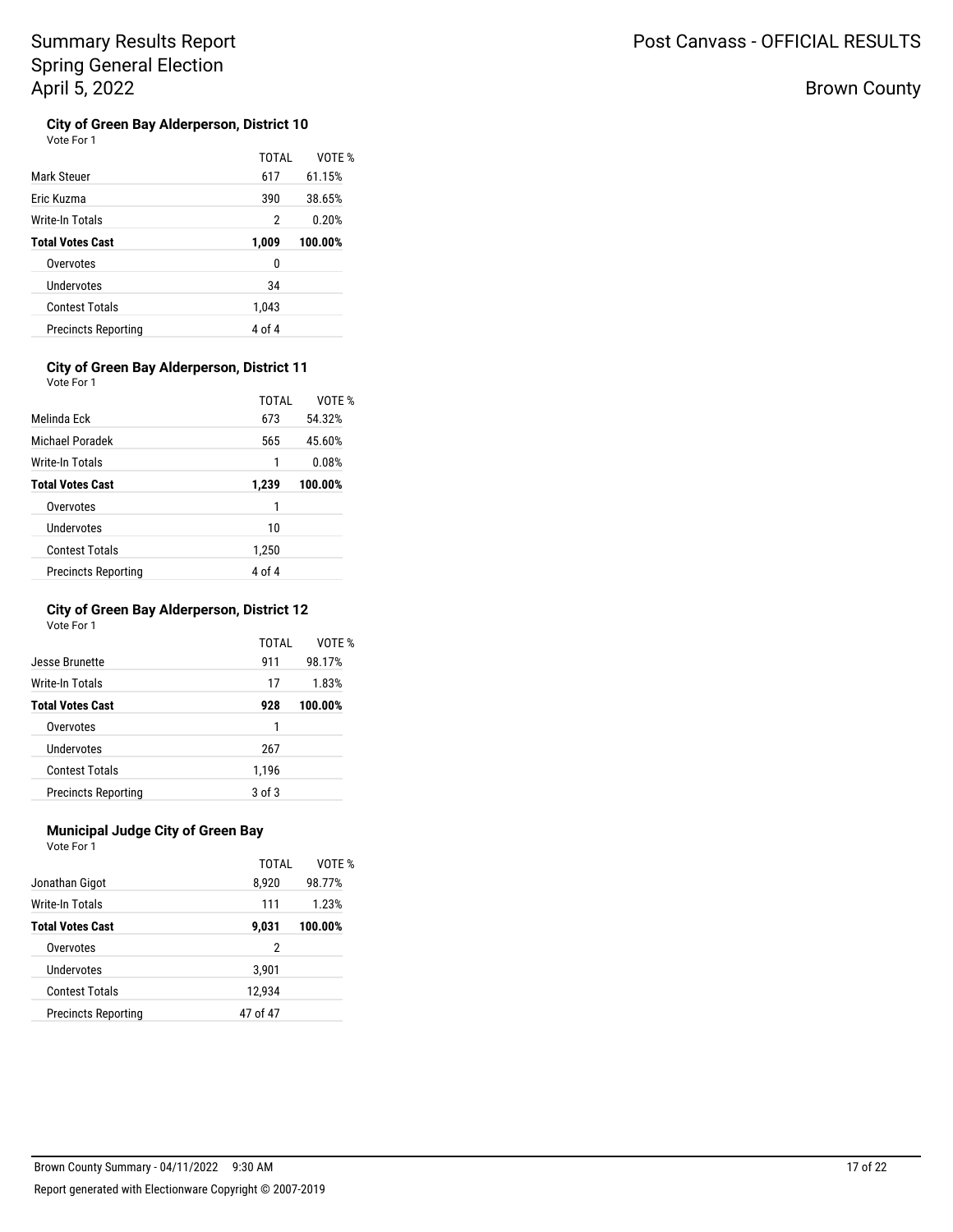# Brown County

### **School Board Member Ashwaubenon School District** Vote For 2

|                            | <b>TOTAL</b> | VOTF %  |
|----------------------------|--------------|---------|
| Michelle Garrigan          | 1.035        | 26.13%  |
| Alexander Alberts          | 801          | 20.22%  |
| Cassondra Pink             | 921          | 23.25%  |
| <b>Brett VandeWalle</b>    | 1,196        | 30.19%  |
| Write-In Totals            | 8            | 0.20%   |
| <b>Total Votes Cast</b>    | 3,961        | 100.00% |
| Overvotes                  | 10           |         |
| Undervotes                 | 447          |         |
| <b>Contest Totals</b>      | 4,418        |         |
| <b>Precincts Reporting</b> | 6 of 6       |         |

### **School Board Member Brillion Public Schools** Vote For 3

|                            | TOTAI      | VOTF %  |
|----------------------------|------------|---------|
| Cheryl A. Plitt            | 14         | 30.43%  |
| Chris Hover                | 7          | 15.22%  |
| Casey Wittman              | 12         | 26.09%  |
| Darron Lattomus            | 13         | 28.26%  |
| Write-In Totals            | 0          | 0.00%   |
| <b>Total Votes Cast</b>    | 46         | 100.00% |
| Overvotes                  | 0          |         |
| Undervotes                 | 5          |         |
| <b>Contest Totals</b>      | 51         |         |
| <b>Precincts Reporting</b> | $2$ of $2$ |         |

### **School Board Member School District of Denmark** Vote For 2

|                            | TOTAL  | VOTE %  |
|----------------------------|--------|---------|
| Julie A. Lemmens           | 797    | 35.14%  |
| Craig Janssen              | 719    | 31.70%  |
| Teresa Kane                | 744    | 32.80%  |
| Write-In Totals            | 8      | 0.35%   |
| <b>Total Votes Cast</b>    | 2,268  | 100.00% |
| Overvotes                  | 4      |         |
| Undervotes                 | 380    |         |
| <b>Contest Totals</b>      | 2,652  |         |
| <b>Precincts Reporting</b> | 7 of 7 |         |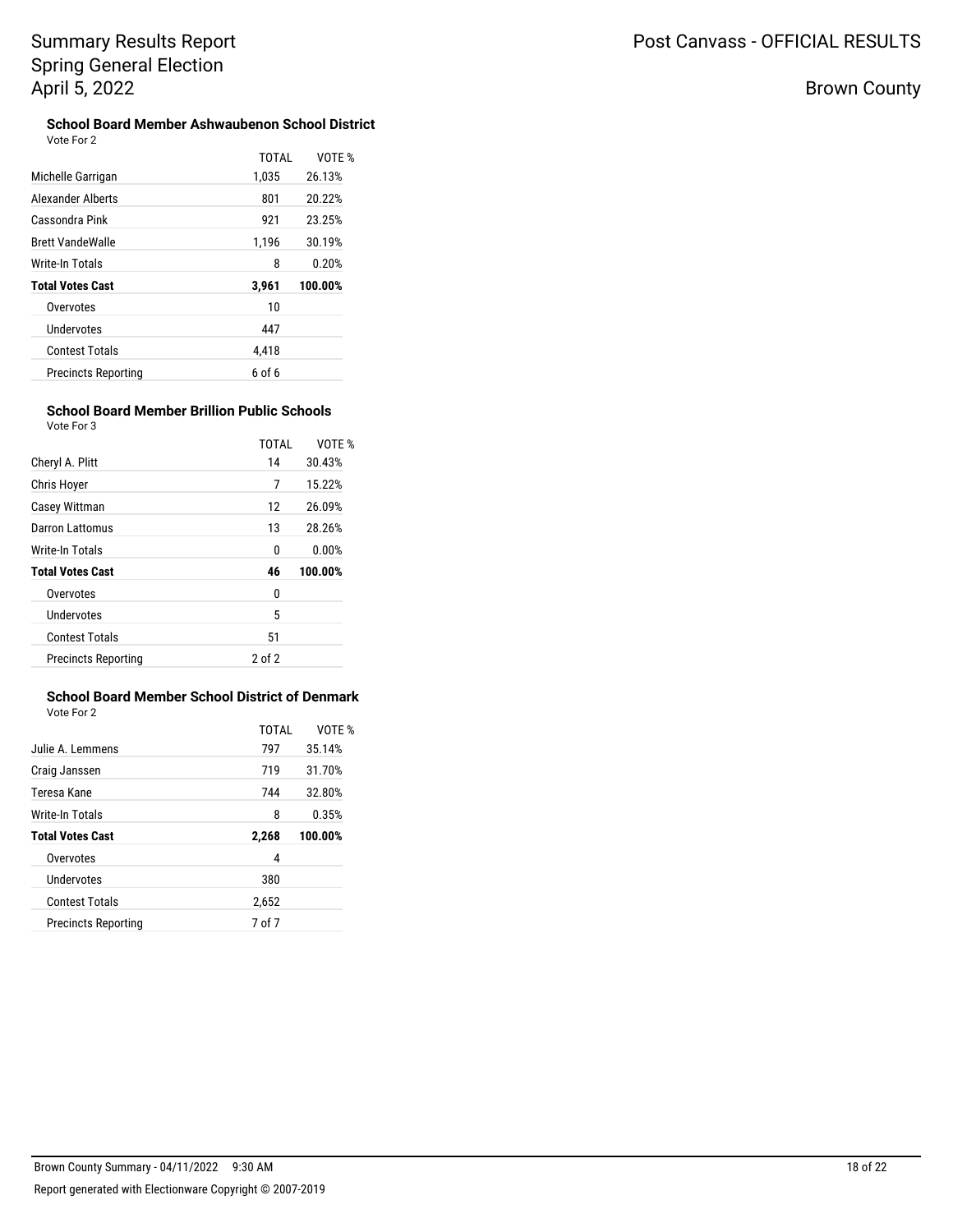# Post Canvass - OFFICIAL RESULTS

# Brown County

### **School Board Member Unified School District of De Pere** Vote For 3

| <b>TOTAL</b> | VOTE %  |
|--------------|---------|
| 1,690        | 17.00%  |
| 1,548        | 15.57%  |
| 1,786        | 17.96%  |
| 1,462        | 14.71%  |
| 1,746        | 17.56%  |
| 1,694        | 17.04%  |
| 16           | 0.16%   |
| 9,942        | 100.00% |
| 6            |         |
| 1,548        |         |
| 11,496       |         |
| 11 of 11     |         |
|              |         |

### **School Board Member Green Bay Area Public School District** Vote For 3

|                          | <b>TOTAL</b> | VOTE % |
|--------------------------|--------------|--------|
| Paul Boucher             | 3,241        | 7.63%  |
| James Lyerly             | 8,174        | 19.25% |
| Bryan Milz               | 8.045        | 18.94% |
| Jason Johnson            | 7,322        | 17.24% |
| Laura E. Laitinen-Warren | 9.348        | 22.01% |
| Darin Kane               | 6.147        | 14.48% |
| Write In Totale          | 100          | 0.110  |

| Laura L. Laithleir Wallell | 9.ט+ט    | 44.UI 70 |
|----------------------------|----------|----------|
| Darin Kane                 | 6,147    | 14.48%   |
| Write-In Totals            | 188      | 0.44%    |
| <b>Total Votes Cast</b>    | 42,465   | 100.00%  |
| Overvotes                  | 39       |          |
| Undervotes                 | 10.644   |          |
| <b>Contest Totals</b>      | 53.148   |          |
| <b>Precincts Reporting</b> | 62 of 62 |          |

## **School Board Member Howard-Suamico School District** Vote For 3

| Teresa M Ford              | TOTAI<br>1,994 | VOTF %<br>14.80% |
|----------------------------|----------------|------------------|
| Jason Potts                | 1,952          | 14.49%           |
| Scott Jandrin              | 2,561          | 19.01%           |
| Michael Moran              | 1,966          | 14.59%           |
| Amy M Rubright             | 2,480          | 18.41%           |
| Allen McGuire              | 2,477          | 18.39%           |
| Write-In Totals            | 42             | 0.31%            |
| <b>Total Votes Cast</b>    | 13,472         | 100.00%          |
| Overvotes                  | 0              |                  |
| Undervotes                 | 1,456          |                  |
| Contest Totals             | 14.928         |                  |
| <b>Precincts Reporting</b> | 17 of 17       |                  |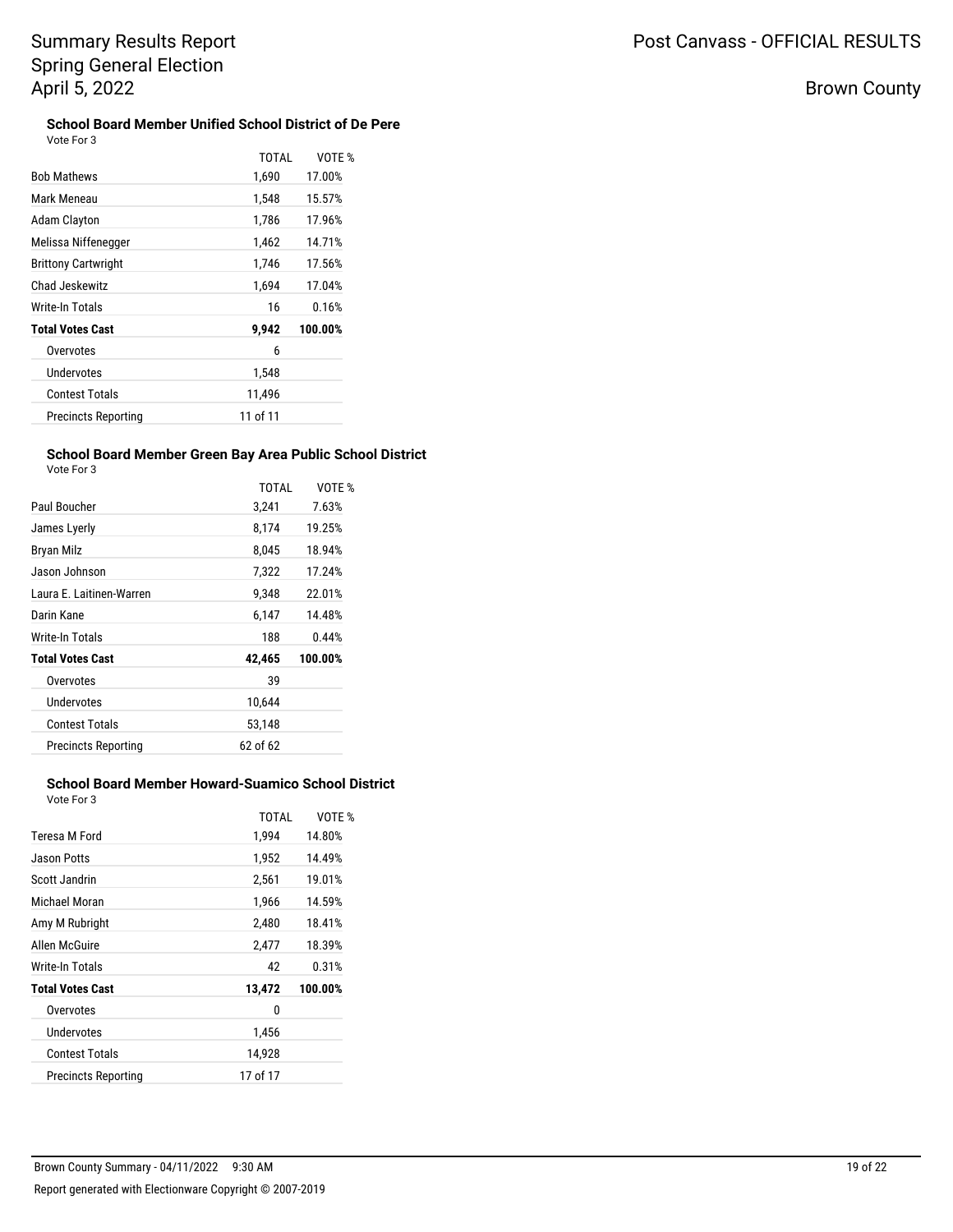# Brown County

| <b>School Board Member Kaukauna School District</b> |  |
|-----------------------------------------------------|--|
| Vote For 3                                          |  |

|                            | TOTAI  | VOTE %  |
|----------------------------|--------|---------|
|                            |        |         |
| <b>Christine Bouressa</b>  | 52     | 16.77%  |
| <b>Charles West</b>        | 28     | 9.03%   |
| Kathryn Breitzman          | 36     | 11.61%  |
| Melissa Kurey              | 70     | 22.58%  |
| Samantha Hoffer            | 63     | 20.32%  |
| Chad Berken                | 48     | 15.48%  |
| Write-In Totals            | 13     | 4.19%   |
| <b>Total Votes Cast</b>    | 310    | 100.00% |
| Overvotes                  | 0      |         |
| Undervotes                 | 23     |         |
| <b>Contest Totals</b>      | 333    |         |
| <b>Precincts Reporting</b> | 1 of 1 |         |

## **School Board Member Luxemburg-Casco School District**

| Vote For 2 |  |
|------------|--|
|            |  |

| Vote For 2                 |              |         |
|----------------------------|--------------|---------|
|                            | <b>TOTAL</b> | VOTE %  |
| Robert Berceau             | 217          | 36.90%  |
| Linda Jonet                | 184          | 31.29%  |
| <b>Brandi Kollross</b>     | 184          | 31.29%  |
| Write-In Totals            | 3            | 0.51%   |
| <b>Total Votes Cast</b>    | 588          | 100.00% |
| Overvotes                  | 0            |         |
| Undervotes                 | 76           |         |
| <b>Contest Totals</b>      | 664          |         |
| <b>Precincts Reporting</b> | $2$ of $2$   |         |
|                            |              |         |

## **School Board Member Pulaski Community School District, Zone 1**

| Vote For 1                 |        |         |
|----------------------------|--------|---------|
|                            | TOTAI  | VOTE %  |
| Jackie Huisman             | 764    | 45.29%  |
| Heidi Bukowiec             | 918    | 54.42%  |
| Write-In Totals            | 5      | 0.30%   |
| <b>Total Votes Cast</b>    | 1,687  | 100.00% |
| Overvotes                  | 2      |         |
| Undervotes                 | 135    |         |
| <b>Contest Totals</b>      | 1,824  |         |
| <b>Precincts Reporting</b> | 6 of 6 |         |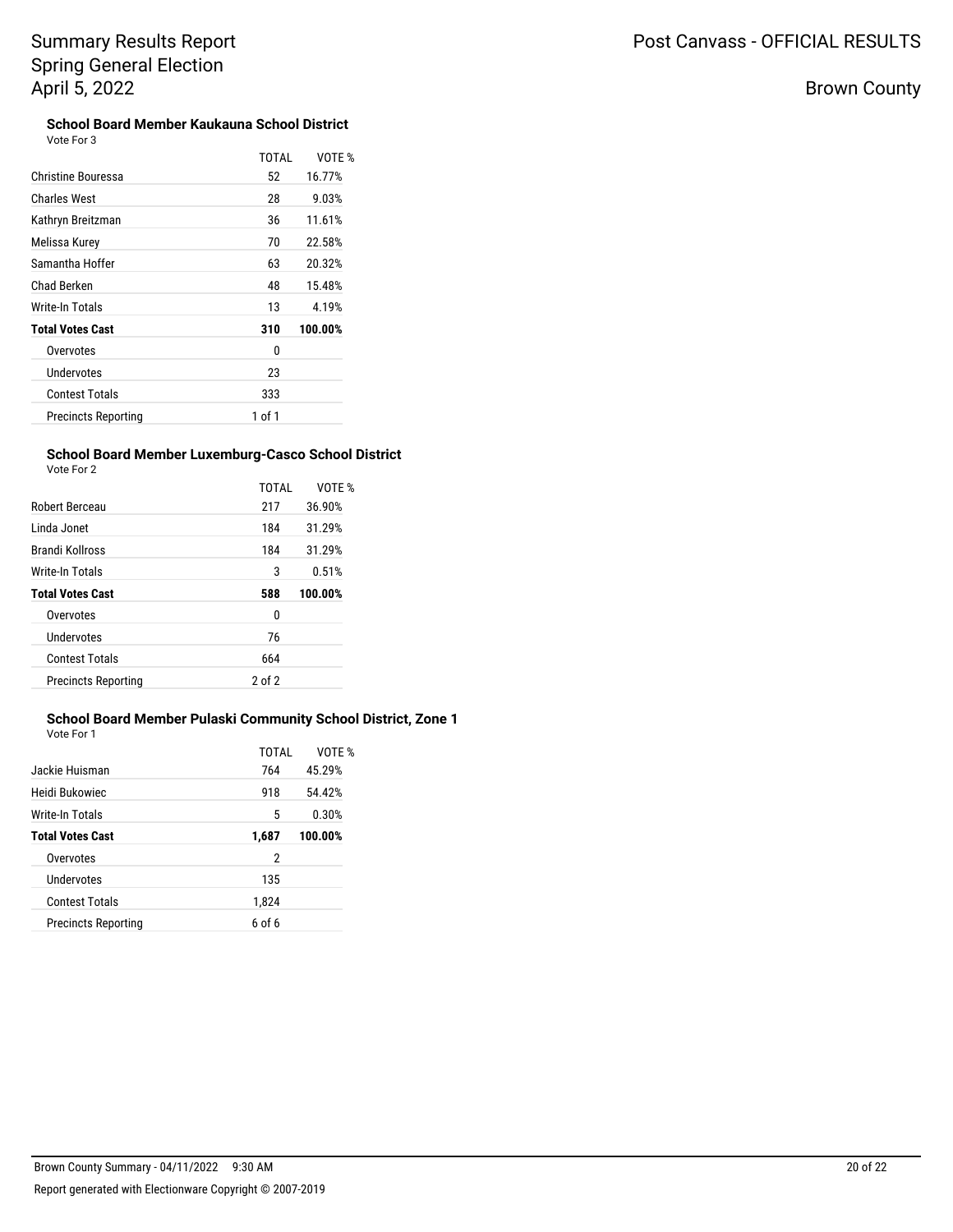Brown County

### **School Board Member Pulaski Community School District, Zone 3** Vote For 1

|                            | TOTAL  | VOTE %  |
|----------------------------|--------|---------|
| Barb McKeefry              | 1,363  | 98.63%  |
| Write-In Totals            | 19     | 1.37%   |
| <b>Total Votes Cast</b>    | 1,382  | 100.00% |
| Overvotes                  | 0      |         |
| Undervotes                 | 442    |         |
| <b>Contest Totals</b>      | 1,824  |         |
| <b>Precincts Reporting</b> | 6 of 6 |         |
|                            |        |         |

### **School Board Member Reedsville School District** Vote For 1

|                            | TOTAL  | VOTF %  |
|----------------------------|--------|---------|
| John Ebert                 | 64     | 66.67%  |
| <b>Bill Ebert</b>          | 31     | 32.29%  |
| Write-In Totals            | 1      | 1.04%   |
| <b>Total Votes Cast</b>    | 96     | 100.00% |
| Overvotes                  | 1      |         |
| Undervotes                 | 8      |         |
| <b>Contest Totals</b>      | 105    |         |
| <b>Precincts Reporting</b> | 1 of 1 |         |

## **School Board Member School District of West De Pere**

Vote For 2

| <b>TOTAL</b> | VOTE %  |
|--------------|---------|
| 1,497        | 26.19%  |
| 1,306        | 22.84%  |
| 1,276        | 22.32%  |
| 1,623        | 28.39%  |
| 15           | 0.26%   |
| 5,717        | 100.00% |
| 2            |         |
| 617          |         |
| 6,336        |         |
| 8 of 8       |         |
|              |         |